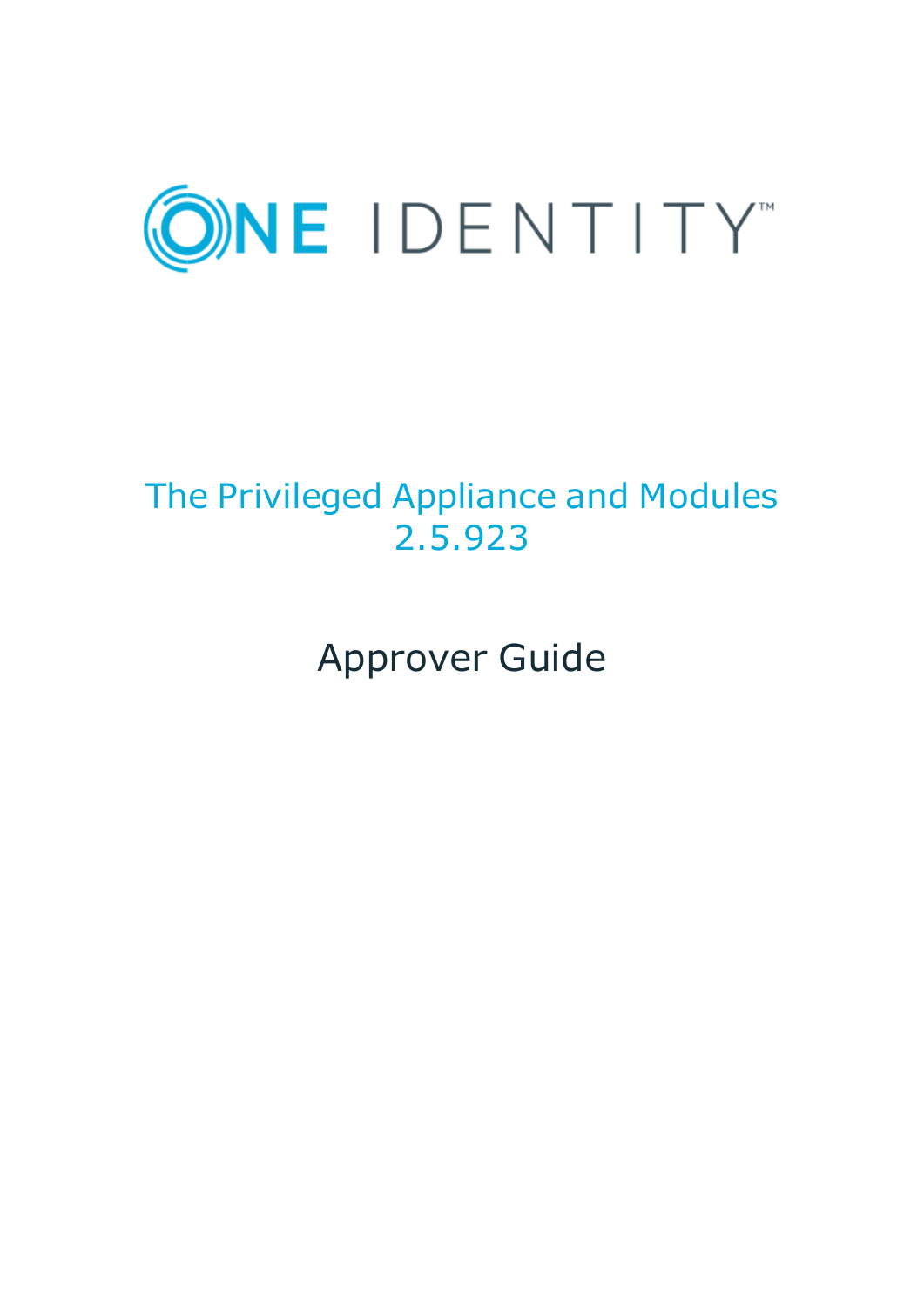#### **Copyright 2020 One Identity LLC.**

#### **ALL RIGHTS RESERVED.**

This guide contains proprietary information protected by copyright. The software described in this guide is furnished under a software license or nondisclosure agreement. This software may be used or copied only in accordance with the terms of the applicable agreement. No part of this guide may be reproduced or transmitted in any form or by any means, electronic or mechanical, including photocopying and recording for any purpose other than the purchaser's personal use without the written permission of One Identity LLC .

The information in this document is provided in connection with One Identity products. No license, express or implied, by estoppel or otherwise, to any intellectual property right is granted by this document or in connection with the sale of One Identity LLC products. EXCEPT AS SET FORTH IN THE TERMS AND CONDITIONS AS SPECIFIED IN THE LICENSE AGREEMENT FOR THIS PRODUCT, ONE IDENTITY ASSUMES NO LIABILITY WHATSOEVER AND DISCLAIMS ANY EXPRESS, IMPLIED OR STATUTORY WARRANTY RELATING TO ITS PRODUCTS INCLUDING, BUT NOT LIMITED TO, THE IMPLIED WARRANTY OF MERCHANTABILITY, FITNESS FOR A PARTICULAR PURPOSE, OR NON-INFRINGEMENT. IN NO EVENT SHALL ONE IDENTITY BE LIABLE FOR ANY DIRECT, INDIRECT, CONSEQUENTIAL, PUNITIVE, SPECIAL OR INCIDENTAL DAMAGES (INCLUDING, WITHOUT LIMITATION, DAMAGES FOR LOSS OF PROFITS, BUSINESS INTERRUPTION OR LOSS OF INFORMATION) ARISING OUT OF THE USE OR INABILITY TO USE THIS DOCUMENT, EVEN IF ONE IDENTITY HAS BEEN ADVISED OF THE POSSIBILITY OF SUCH DAMAGES. One Identity makes no representations or warranties with respect to the accuracy or completeness of the contents of this document and reserves the right to make changes to specifications and product descriptions at any time without notice. One Identity does not make any commitment to update the information contained in this document.

If you have any questions regarding your potential use of this material, contact:

One Identity LLC. Attn: LEGAL Dept 4 Polaris Way Aliso Viejo, CA 92656

Refer to our Web site ([http://www.OneIdentity.com](http://www.oneidentity.com/)) for regional and international office information.

#### **Patents**

One Identity is proud of our advanced technology. Patents and pending patents may apply to this product. For the most current information about applicable patents for this product, please visit our website at [http://www.OneIdentity.com/legal/patents.aspx](http://www.oneidentity.com/legal/patents.aspx).

#### **Trademarks**

One Identity and the One Identity logo are trademarks and registered trademarks of One Identity LLC. in the U.S.A. and other countries. For a complete list of One Identity trademarks, please visit our website at [www.OneIdentity.com/legal](http://www.oneidentity.com/legal). All other trademarks are the property of their respective owners.

#### **Legend**

- **WARNING: A WARNING icon indicates a potential for property damage, personal injury, or death.**
- **CAUTION: A CAUTION icon indicates potential damage to hardware or loss of data if instructions are not followed.**
- IMPORTANT, NOTE, TIP, MOBILE, or VIDEO: An information icon indicates supporting Œ information.

TPAM Approver Guide Updated - February 2020 Version - 2.5.923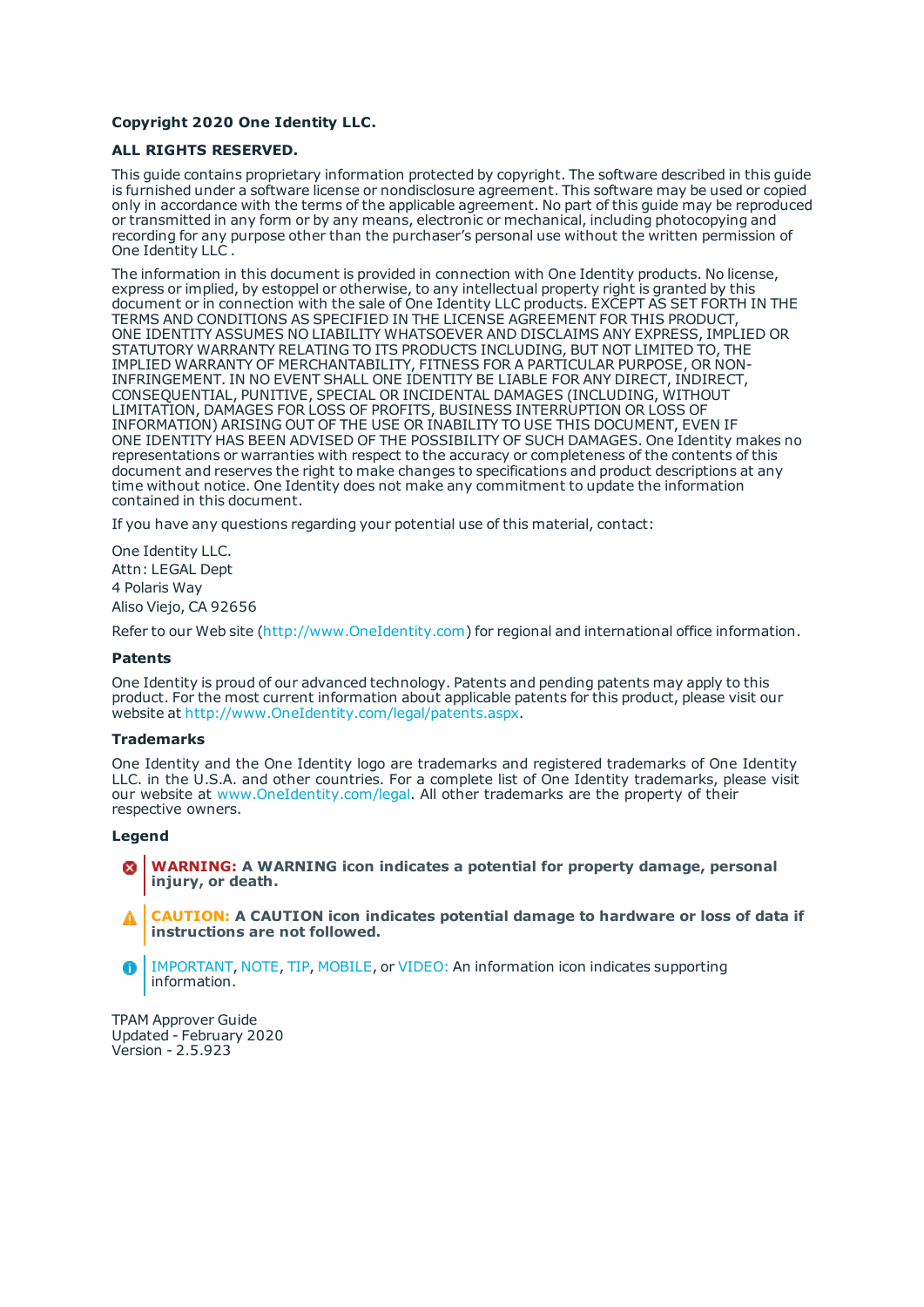# **Contents**

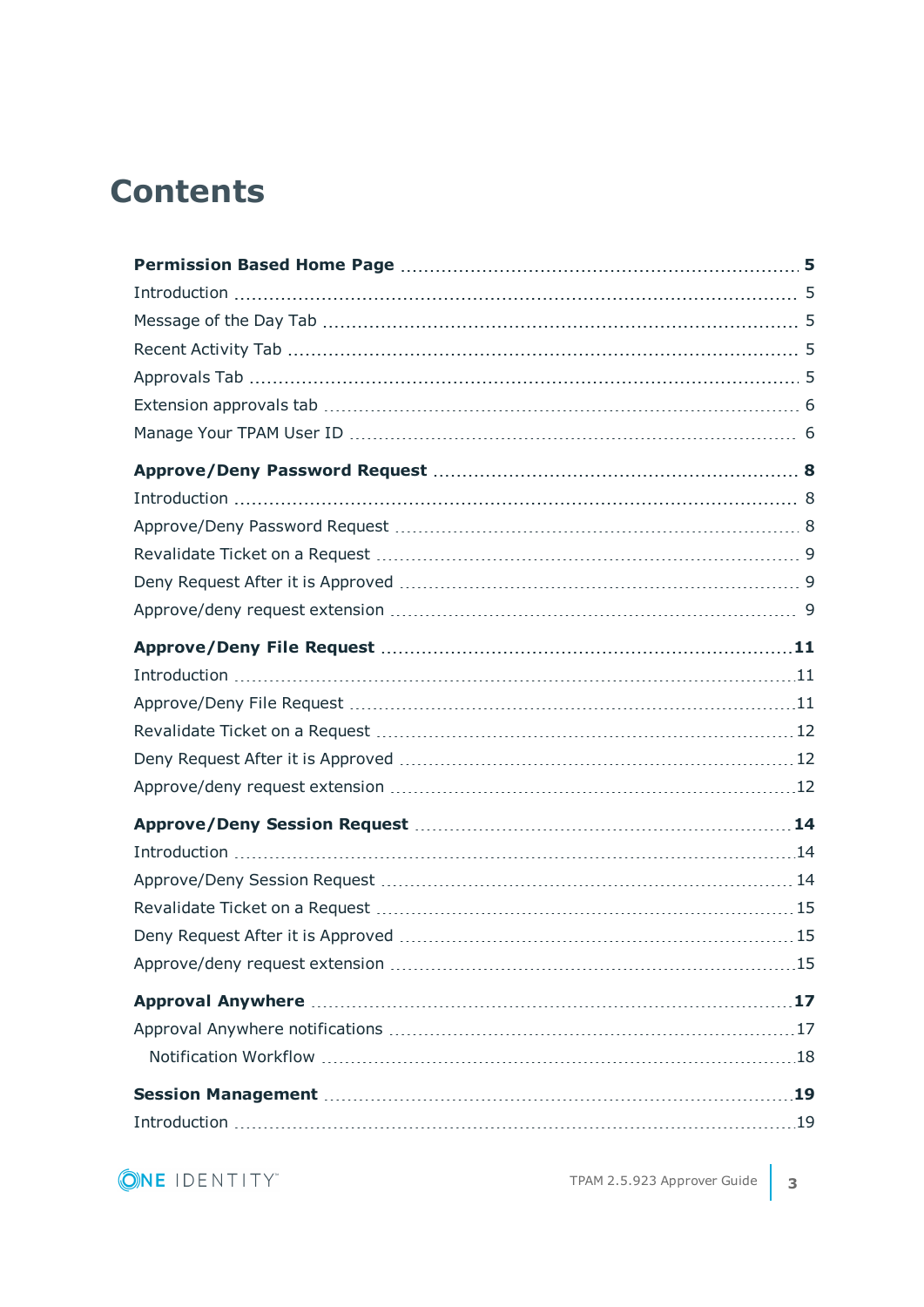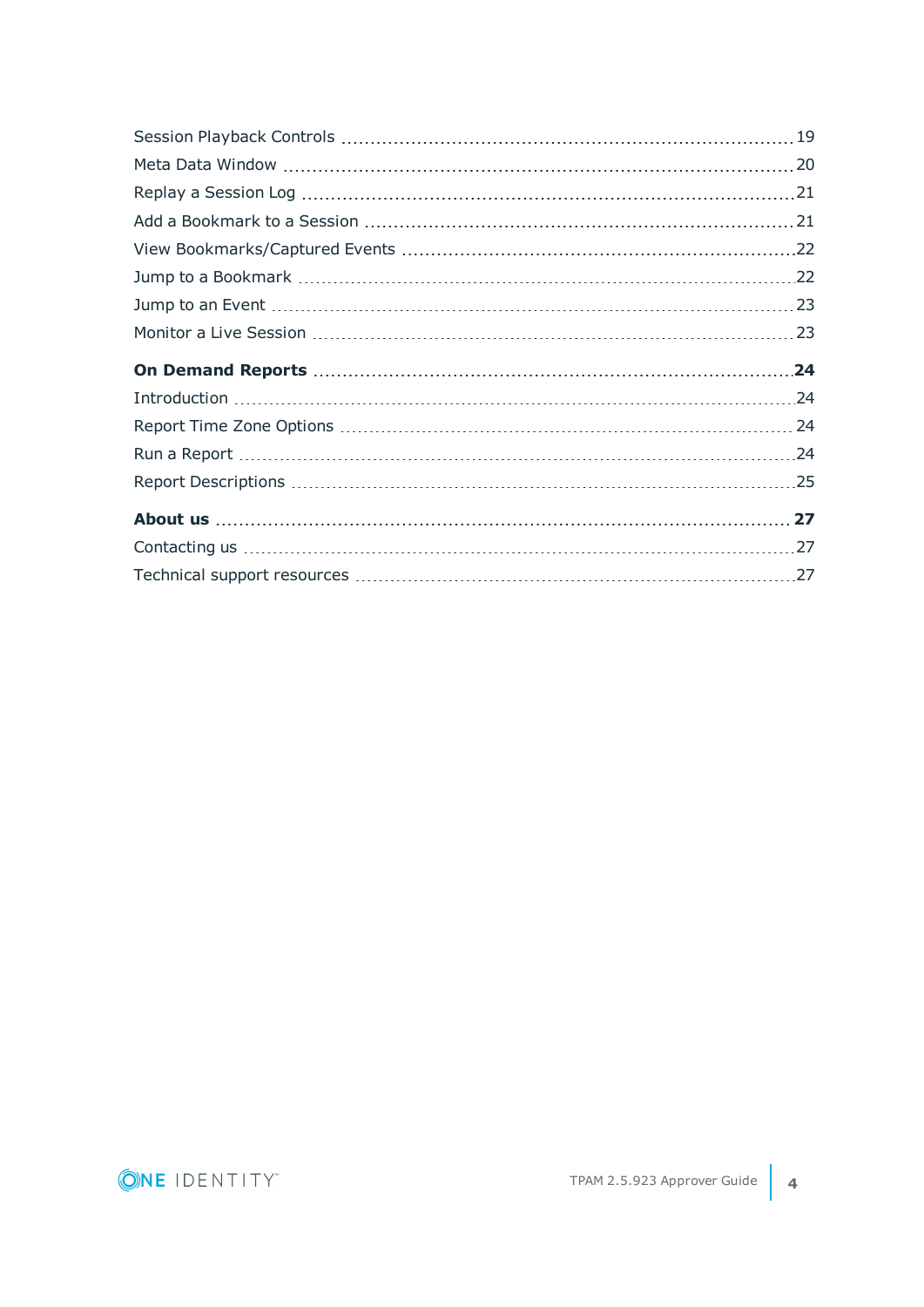# **Permission Based Home Page**

## <span id="page-4-1"></span><span id="page-4-0"></span>**Introduction**

This document has been prepared to assist you in becoming familiar with The Privileged Appliance and Modules (TPAM). It is intended for approvers of password, file and session requests.

Your home page is based on the user type and permissions assigned to your user ID in the TPAM application. You can return to the home page from anywhere in the TPAM application by clicking the **home icon** located on the far left side of the menu ribbon.

## <span id="page-4-2"></span>**Message of the Day Tab**

The first tab that displays is the default message of the day, which is configured through the admin interface. To immediately approve any pending requests click the links.

# <span id="page-4-3"></span>**Recent Activity Tab**

<span id="page-4-4"></span>The recent activity tab shows all your activity in TPAM for the last 7 days.

## **Approvals Tab**

The Approvals tab displays any requests (Password, File or Session) that require approval. After they are approved or denied you can still see the request on this list until the release duration expires. By clicking on the request id you are taken directly to the appropriate Requests Approval Detail tab so that you can approve or deny the request. To use the autorefresh option select the box and type the number of minutes you would like the window refreshed.



TPAM 2.5.923 Approver Guide Permission Based Home Page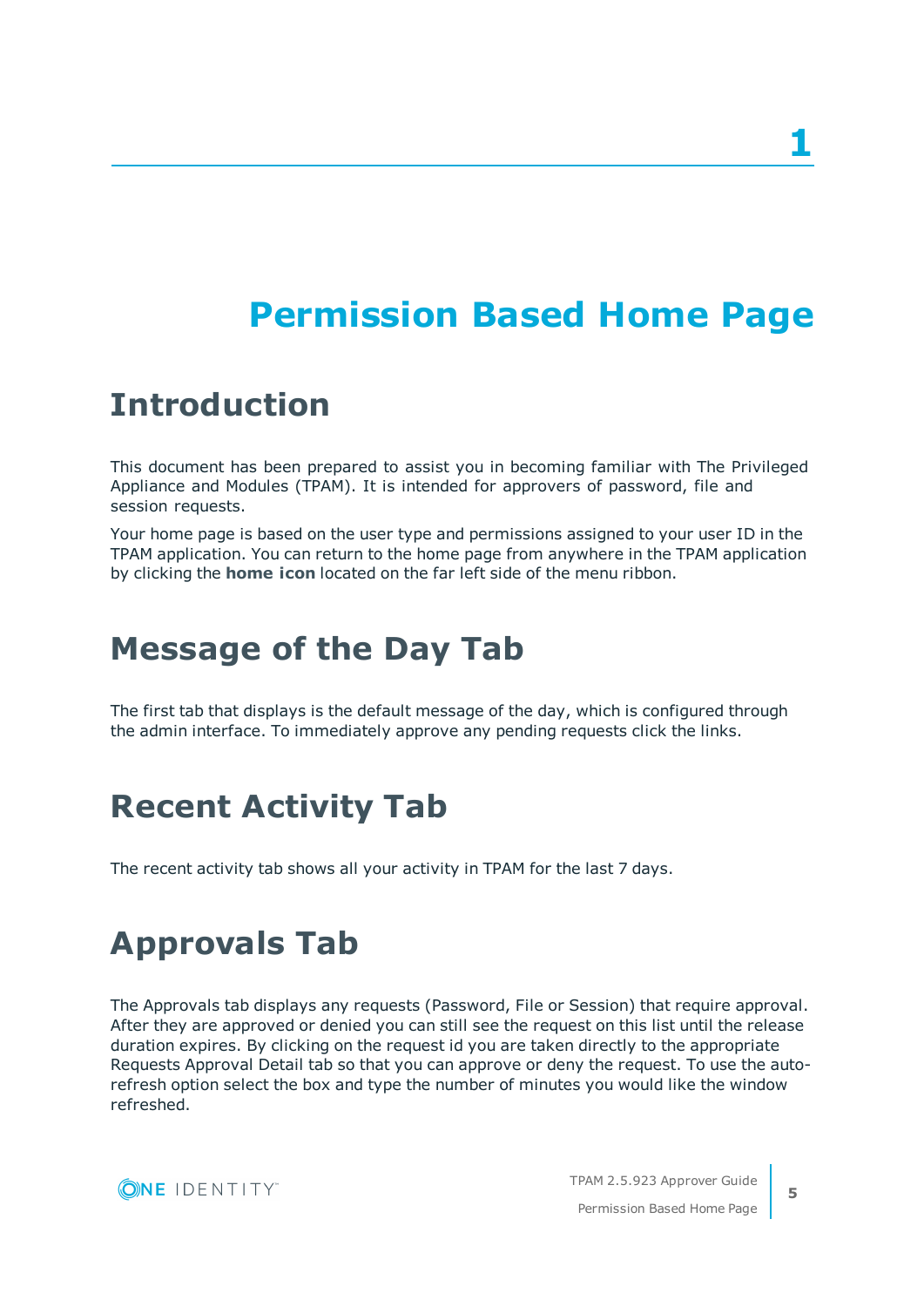# <span id="page-5-0"></span>**Extension approvals tab**

The extensions approvals tab displays any extension requests (Password, File or Session) that require approval. After they are approved or denied the request can be seen on this list until the release duration expires. Clicking on the extension ID opens the appropriate Request Extensions Approval Details tab to approve or deny the request. To use the autorefresh option select the box and type the number of minutes you would like the window refreshed.

## <span id="page-5-1"></span>**Manage Your TPAM User ID**

Any user may change their password and update individual account details using the User menu option.

### *To reset your password:*

- 1. From the User Menu select **Change Password**.
- 2. Enter the Old Password, the New Password, and Confirm New Password.
- 3. Click the **Save Changes** button.
- **O** NOTE: User passwords are subject to the requirements of the Default Password Rule.

### *To edit your user details:*

- 1. From the User menu select **User Details**.
- 2. Make changes in the following fields:

| <b>Field name</b> | <b>Description</b>                                                                                                                                                                                                    |
|-------------------|-----------------------------------------------------------------------------------------------------------------------------------------------------------------------------------------------------------------------|
| Phone Number      | Phone number that is associated with your user id in<br>TPAM.                                                                                                                                                         |
| Mobile Number     | Mobile number that is associated with your user id in<br>TPAM.                                                                                                                                                        |
| E-mail            | The email address that TPAM will use for email<br>notifications from TPAM.                                                                                                                                            |
| My Timezone       | The appropriate time zone must be chosen from the<br>list. With this option most dates and times that the<br>user sees in the application or on reports are<br>converted to their local time. If a date or time still |

### **Table 1: Fields available on My User Details**

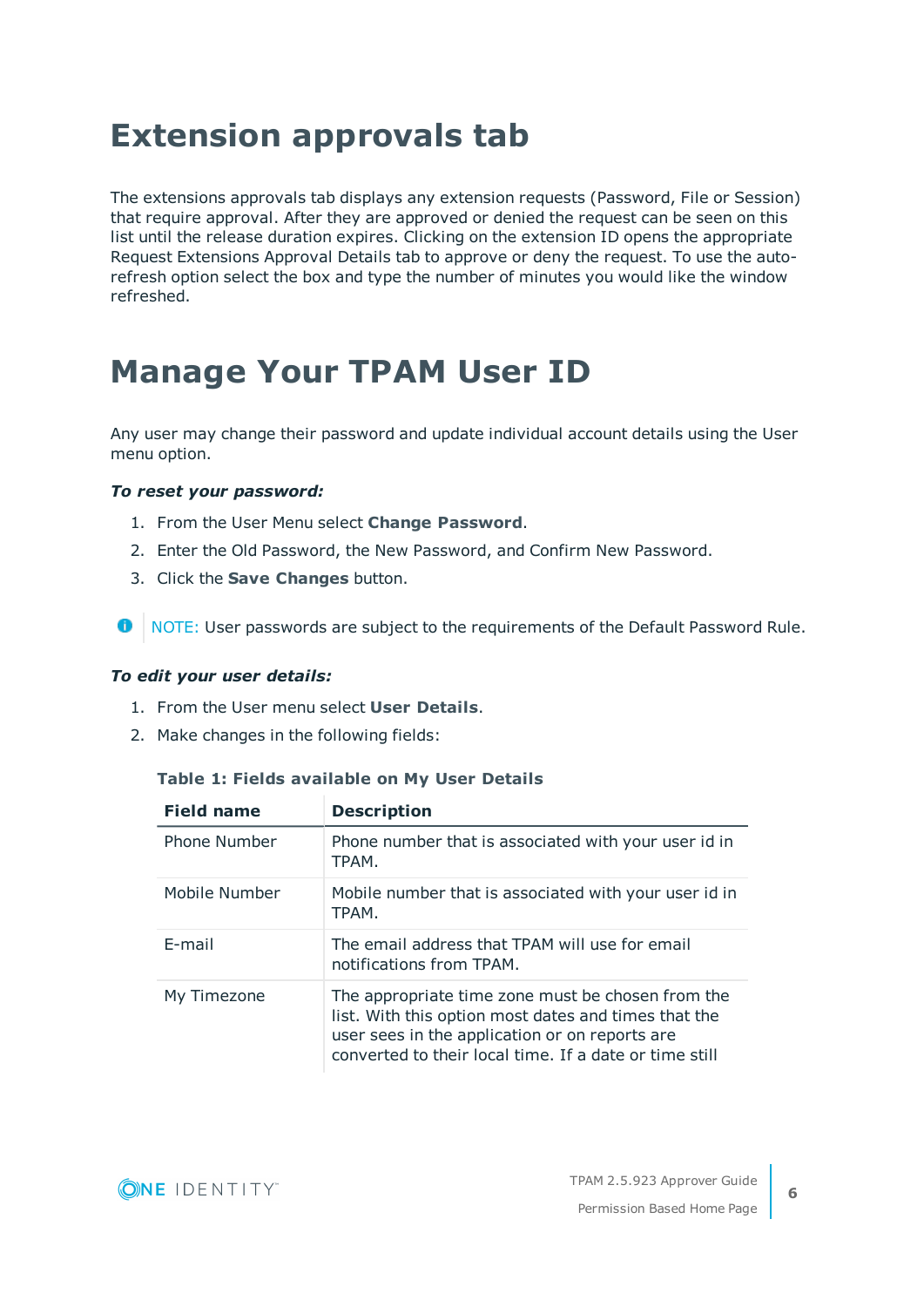| <b>Field name</b>  | <b>Description</b>                                                                                                                                                                                                                                                               |  |
|--------------------|----------------------------------------------------------------------------------------------------------------------------------------------------------------------------------------------------------------------------------------------------------------------------------|--|
|                    | reflects server time it is noted on the window.                                                                                                                                                                                                                                  |  |
| Description        | The description box may be used to provide<br>additional details about the user.                                                                                                                                                                                                 |  |
| CLI Key Passphrase | Only applies to CLI users. This is an optional pass<br>phrase to encrypt the user's private key. The phrase<br>is case sensitive, up to 128 characters, and does not<br>allow double quotes ("). The phrase is not stored and<br>cannot be retrieved after the key is generated. |  |
| Reset CLI Key      | Click this button to create a new CLI key for the user<br>ID.                                                                                                                                                                                                                    |  |
| Get CLI Key        | Click the button to retrieve the new CLI key.                                                                                                                                                                                                                                    |  |
| Get API Key        | Click this button to create a new API key for the user<br>ID.                                                                                                                                                                                                                    |  |
| Get API Key        | Click the button to retrieve the new API key.                                                                                                                                                                                                                                    |  |

**O** NOTE: If the System-Administrator disables User Time zone changes in the /admin interface the User Time Zone Information block shown above is visible only for Administrator users.

3. Click the **Save Changes** button.

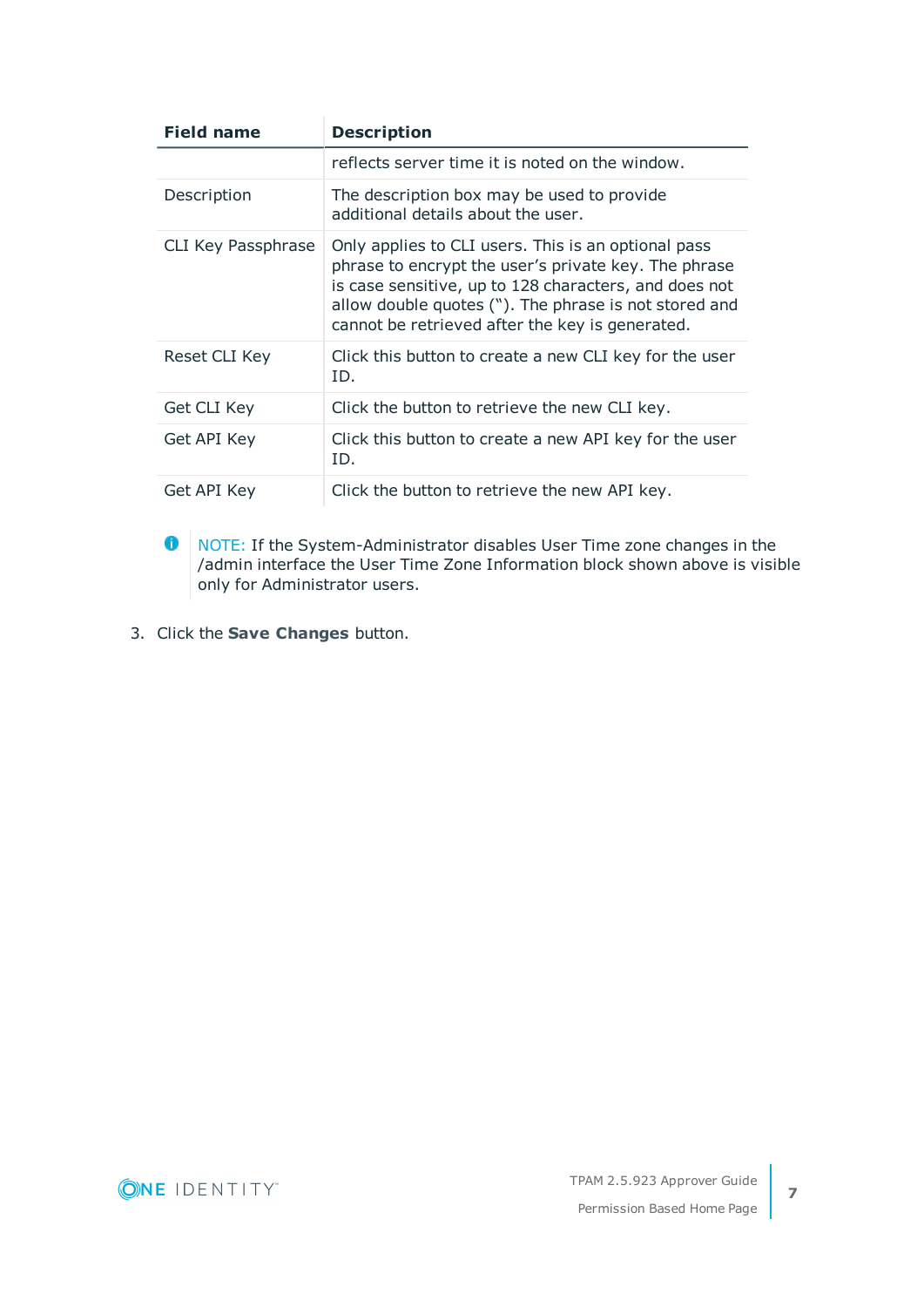# <span id="page-7-0"></span>**Approve/Deny Password Request**

## <span id="page-7-1"></span>**Introduction**

When a password request is submitted, the associated approver(s) is notified via email of the pending request. The approver logs on to TPAM to approve/deny the request.

# <span id="page-7-2"></span>**Approve/Deny Password Request**

The requested date/time of the request will be displayed to the approver in their local time, as configured for their user ID in TPAM.

### *To approve/deny a password request:*

- 1. Select **Approve/Review | Password Request** from the main menu.
- 2. To approve/deny a request on a specific system/account enter the criteria on the Filter tab.
- 3. Click the **Listing** tab.
- 4. Select the request to approve/deny.
- 5. Click the **Details** tab.
- 6. If the request selected is part of a multiple request submission then you also see all the other pending requests that are eligible for your approval.
- 7. Select the Req. IDs to approve/deny.
- 8. Click the **Conflicts** tab to see if any other pending requests for this password overlap with the same release duration.
- 9. Click the **Approvers** tab to see the list of other eligible approvers for this request.
- 10. Click the **Responses** tab to see the responses other eligible approvers have made for this request.
- 11. Enter comments in the Request Response box.
- 12. Click the **Approve Request** or **Deny Request** button.

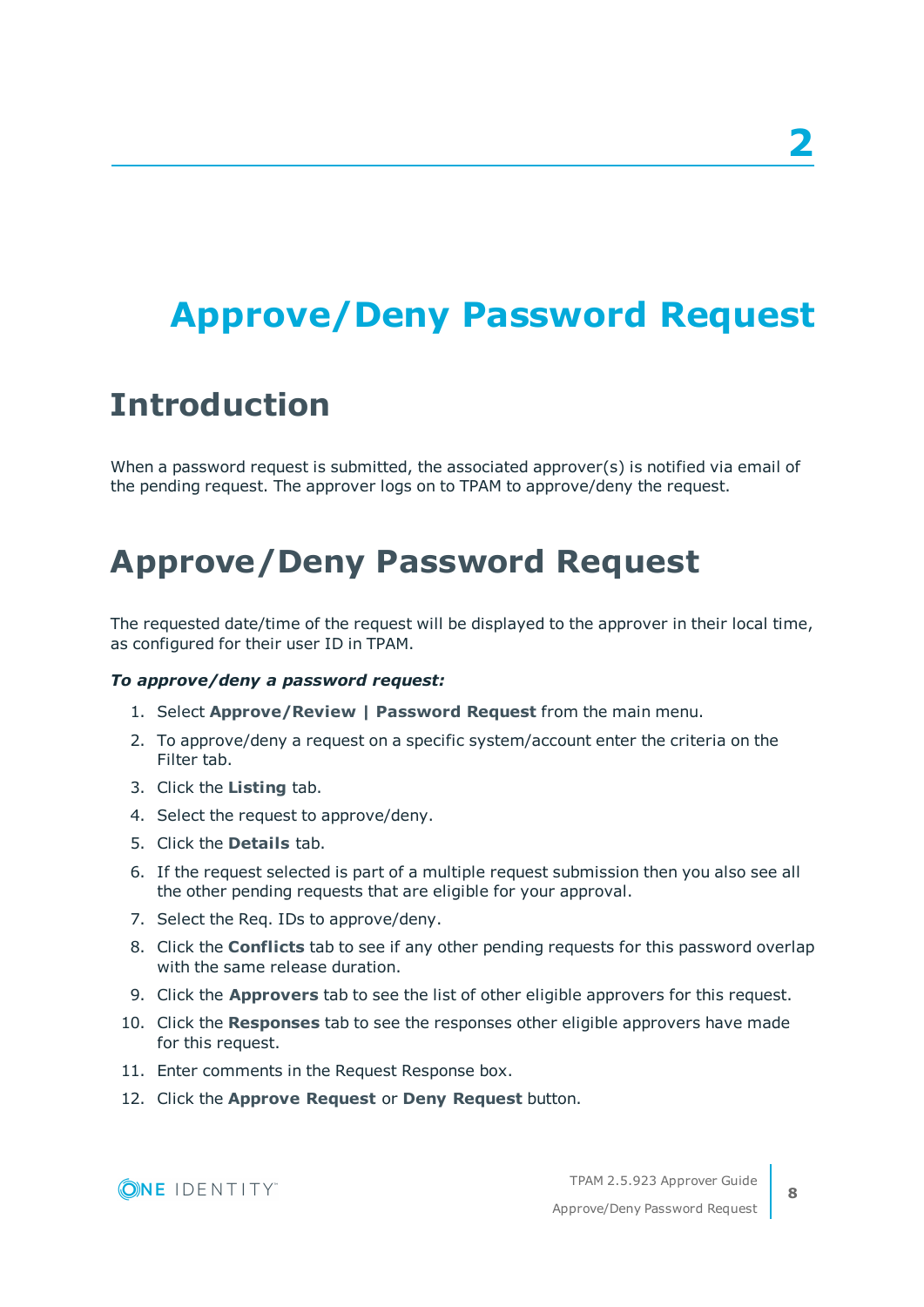# <span id="page-8-0"></span>**Revalidate Ticket on a Request**

If the required Ticket System for this account has "provisional validation enabled" in the admin interface, and the Ticket System is not available for validation at the time the requestor submits the request, you see the following note on the Request Details tab:

The request can be approved/denied without revalidating the ticket.

### *To revalidate the ticket:*

- 1. Click the **Revalidate Ticket** button. The following pop up appears:
- 2. Click the **OK** or **Cancel** button. If TPAM determines that the ticket system is still disabled the status of the request will remain unchanged.

# <span id="page-8-1"></span>**Deny Request After it is Approved**

Any eligible approver can deny a password request after it has already been approved or auto-approved. Once denied, the requestor will no longer have access to the password. The requestor receives an email notifying them that the request was denied

### *To deny the request:*

- 1. Select **Approve/Review | Password Request** from the main menu.
- 2. Enter the search criteria on the Filter tab.
- 3. Click the **Listing** tab.
- 4. Select the request to deny.
- 5. Click the **Details** tab.
- 6. Select the Req. IDs to deny.
- 7. Enter a reason in the Request Response box.
- <span id="page-8-2"></span>8. Click the **Deny Request** button.

# **Approve/deny request extension**

Requestors can submit an extension for a password, file or session request so that they can have more time. The requested date/time of the request will be displayed to the approver in their local time, as configured for their user ID in TPAM.

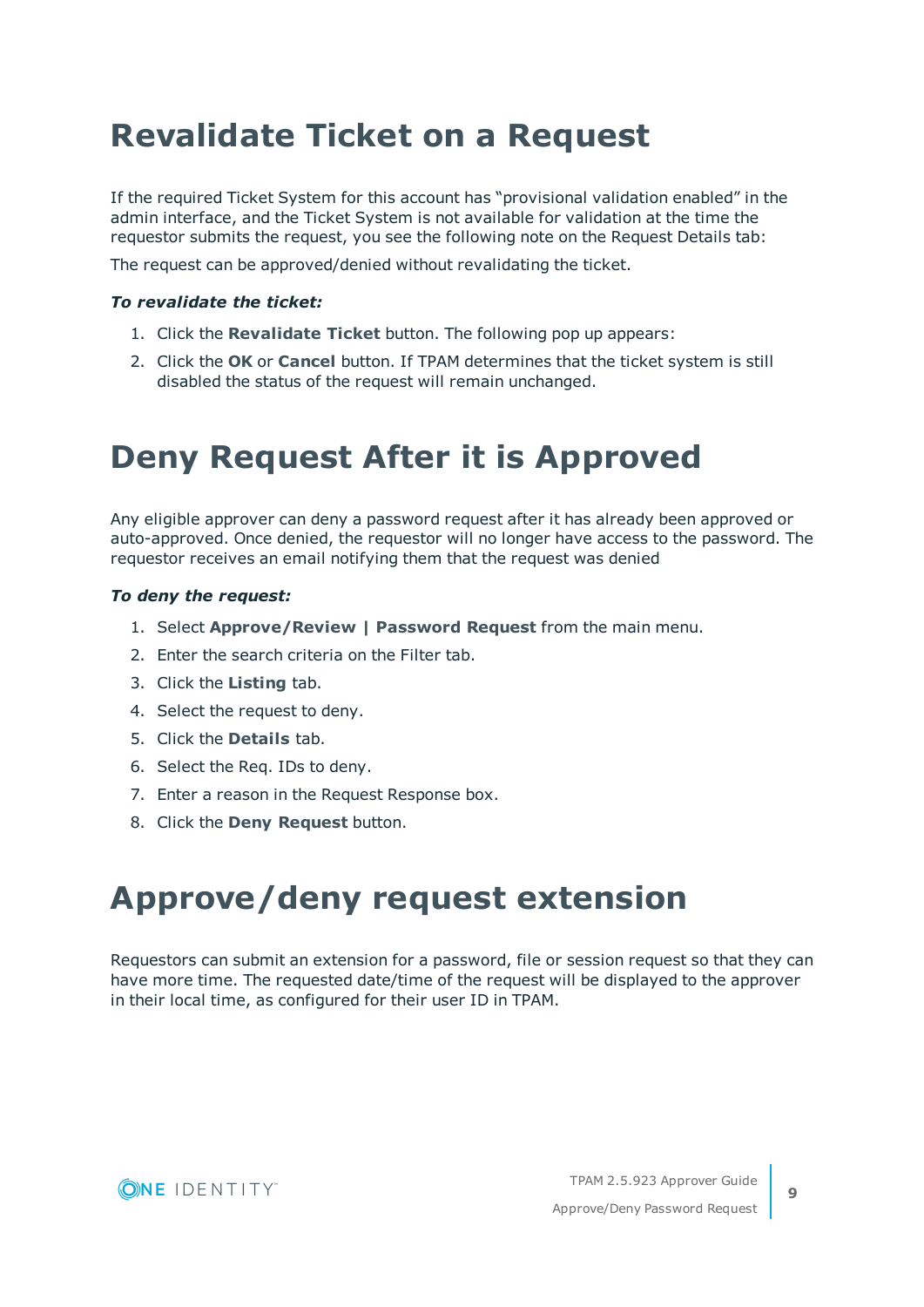### *To approve/deny a request extension:*

- 1. Select **Approve/Review | Request Extension** from the main menu.
- 2. To approve/deny a request on a specific system/account enter the criteria on the Filter tab.
- 3. Click the **Listing** tab.
- 4. Select the request to approve/deny.
- 5. Click the **Details** tab.
- 6. Click the **Conflicts** tab to see if any other pending requests for this password overlap with the same release duration.
- 7. Click the **Approvers** tab to see the list of other eligible approvers for this request.
- 8. Click the **Extension Responses** tab to see the responses other eligible approvers have made for this request.
- 9. Enter comments in the Extension Response box.
- 10. Click the **Approve Extension** or **Deny Extension** button.

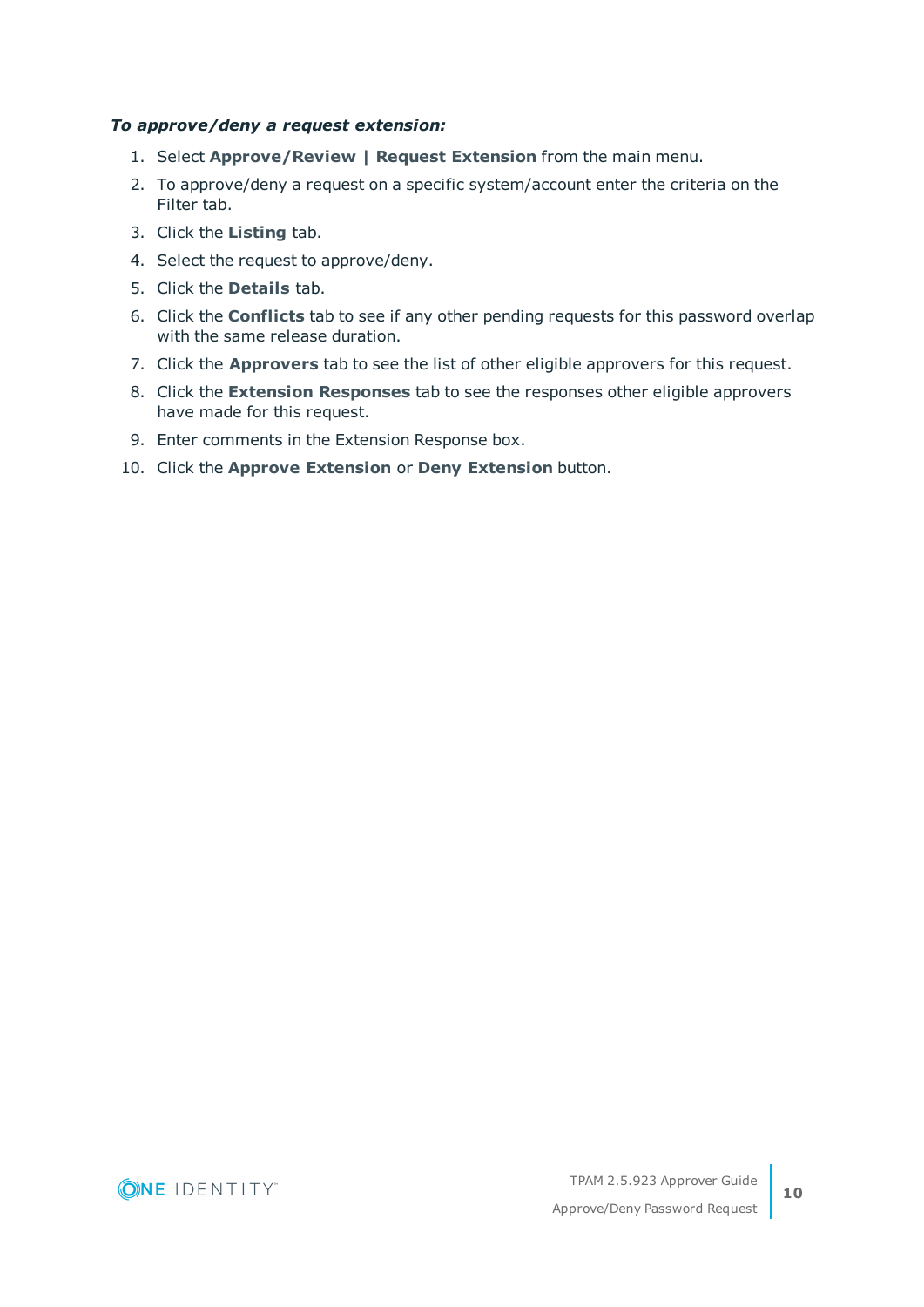# **Approve/Deny File Request**

## <span id="page-10-1"></span><span id="page-10-0"></span>**Introduction**

When a file request is submitted, the associated approver(s) is notified via email of the pending request. The approver logs on to TPAM to approve/deny the request.

# <span id="page-10-2"></span>**Approve/Deny File Request**

The requested date/time of the request will be displayed to the approver in their local time, as configured for their user ID in TPAM.

### *To approve/deny a file request:*

- 1. Select **Approve/Review | File Request** from the main menu.
- 2. To approve/deny a request on a specific system enter the criteria on the Filter tab.
- 3. Click the **Listing** tab.
- 4. Select the request to approve/deny.
- 5. Click the **Details** tab.
- 6. Click the **Conflicts** tab to see if any other pending requests for this file overlap with the same release duration.
- 7. Click the **Approvers** tab to see the list of other eligible approvers for this request.
- 8. Click the **Responses** tab to see the responses other eligible approvers have made for this request.
- 9. Enter comments in the Request Response box.
- 10. Click the **Approve Request** or **Deny Request** button.



**11**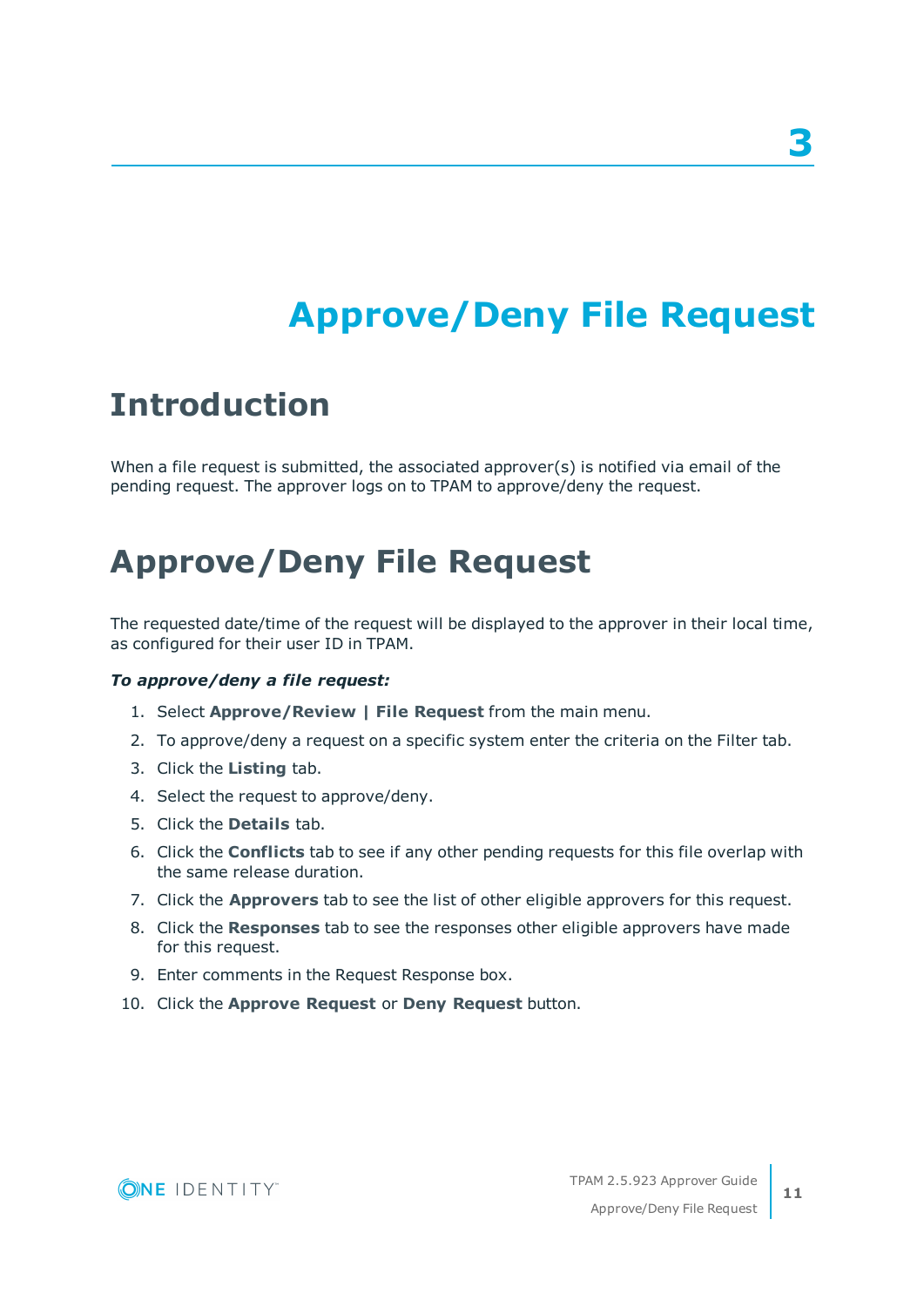# <span id="page-11-0"></span>**Revalidate Ticket on a Request**

If the required Ticket System for this file has "provisional validation enabled" in the admin interface, and the Ticket System is not available for validation at the time the requestor submits the request, you see the following note on the Approval Details tab:

The request can be approved/denied without revalidating the ticket.

### *To revalidate the ticket:*

- 1. Click the **Revalidate Ticket** button. The following pop up appears:
- 2. Click the **OK** or **Cancel** button. If TPAM determines that the ticket system is still disabled the status of the request will remain unchanged.

# <span id="page-11-1"></span>**Deny Request After it is Approved**

Any eligible approver can deny a file request after it has already been approved or autoapproved. Once denied, the requestor will no longer have access to the file. The requestor receives an email notifying them that the request was denied

### *To deny the request:*

- 1. Select **Approve/Review | File Request** from the main menu.
- 2. Enter the search criteria on the Filter tab.
- 3. Click the **Listing** tab.
- 4. Select the request to deny.
- 5. Click the **Details** tab.
- 6. Select the Req. IDs to deny.
- 7. Enter a reason in the Request Response box.
- <span id="page-11-2"></span>8. Click the **Deny Request** button.

# **Approve/deny request extension**

Requestors can submit an extension for a password, file or session request so that they can have more time. The requested date/time of the request will be displayed to the approver in their local time, as configured for their user ID in TPAM.

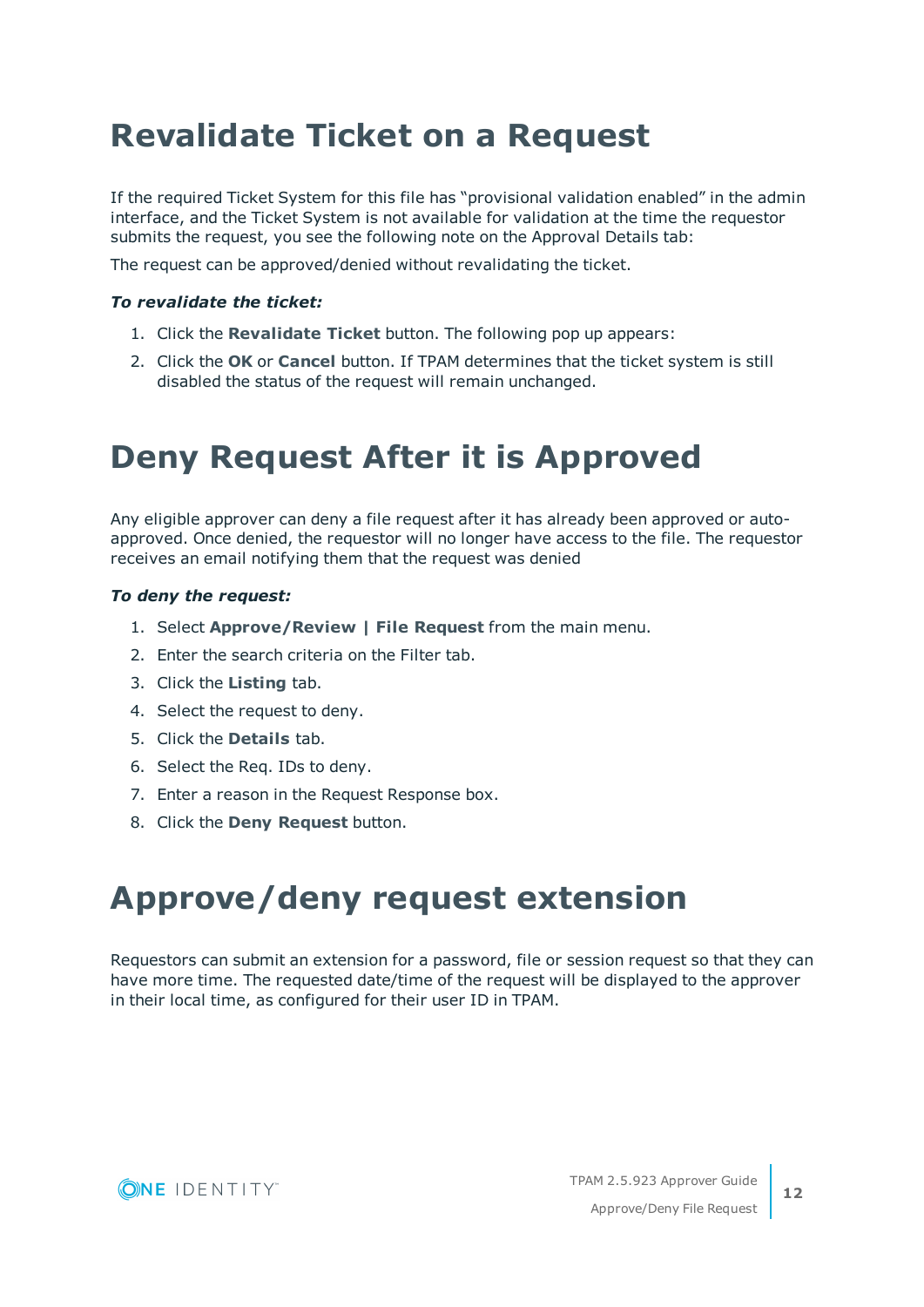### *To approve/deny a request extension:*

- 1. Select **Approve/Review | Request Extension** from the main menu.
- 2. To approve/deny a request on a specific system/account enter the criteria on the Filter tab.
- 3. Click the **Listing** tab.
- 4. Select the request to approve/deny.
- 5. Click the **Details** tab.
- 6. Click the **Conflicts** tab to see if any other pending requests for this password overlap with the same release duration.
- 7. Click the **Approvers** tab to see the list of other eligible approvers for this request.
- 8. Click the **Extension Responses** tab to see the responses other eligible approvers have made for this request.
- 9. Enter comments in the Extension Response box.
- 10. Click the **Approve Extension** or **Deny Extension** button.

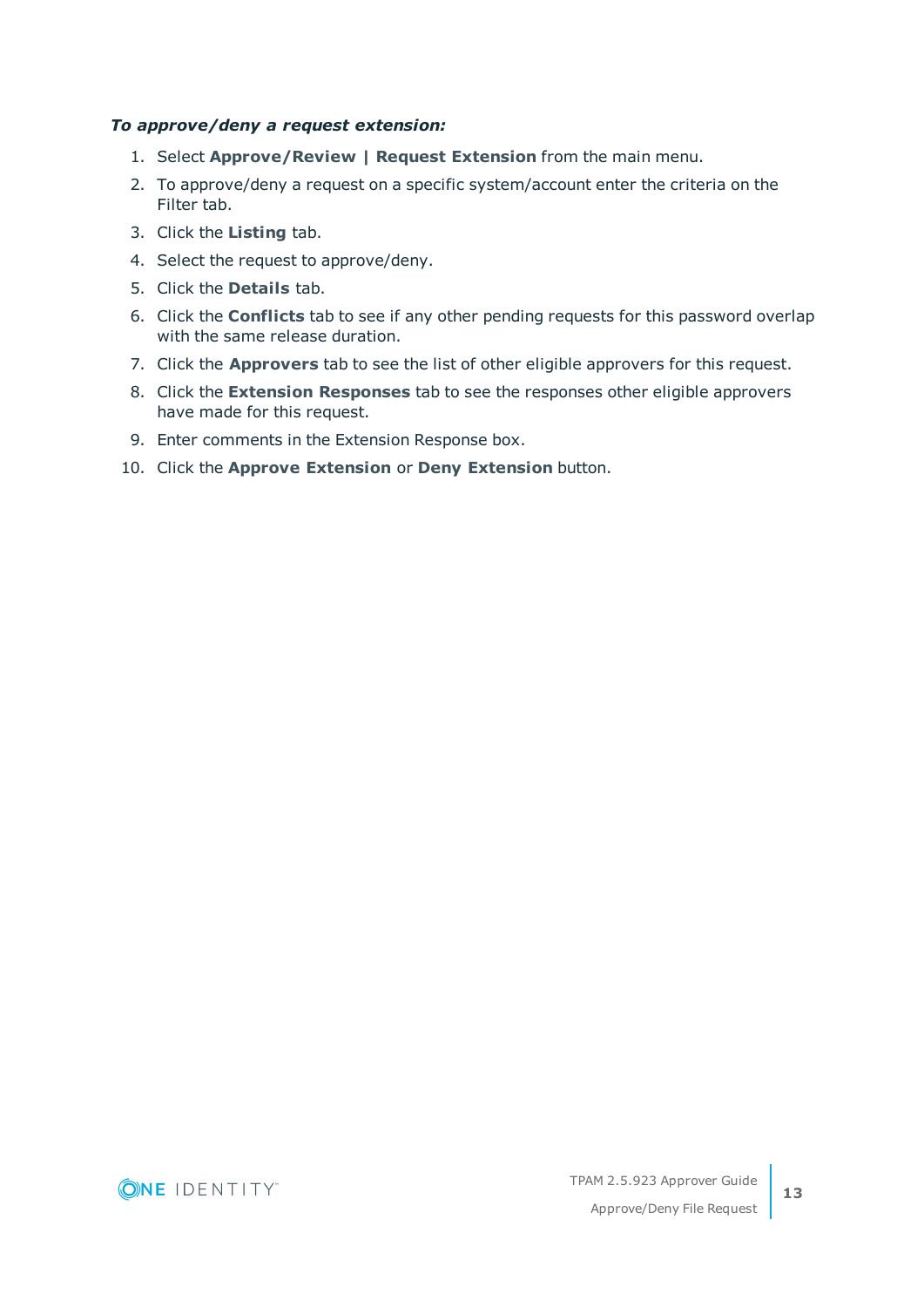# **4**

# <span id="page-13-0"></span>**Approve/Deny Session Request**

### <span id="page-13-1"></span>**Introduction**

When a session request is submitted, the associated approver(s) is notified via email of the pending request. The approver logs on to TPAM to approve/deny the request.

# <span id="page-13-2"></span>**Approve/Deny Session Request**

The requested date/time of the request will be displayed to the approver in their local time, as configured for their user ID in TPAM.

#### *To approve/deny a session request:*

- 1. Select **Approve/Review | Session Request** from the main menu.
- 2. To approve/deny a request on a specific system/account enter the criteria on the Filter tab.
- 3. Click the **Listing** tab.
- 4. Select the request to approve/deny.
- 5. Click the **Details** tab.
- 6. If the request selected is part of a multiple request submission then you also see all the other pending requests that are eligible for approval.
- 7. Select the Req. IDs to approve/deny.
- 8. Click the **Conflicts** tab to see if any other pending requests for this session overlap with the same release duration.
- 9. Click the **Approvers** tab to see the list of other eligible approvers for this request.
- 10. Click the **Responses** tab to see the responses other eligible approvers have made for this request.
- 11. Enter comments in the Request Response box.
- 12. Click the **Approve Request** or **Deny Request** button.

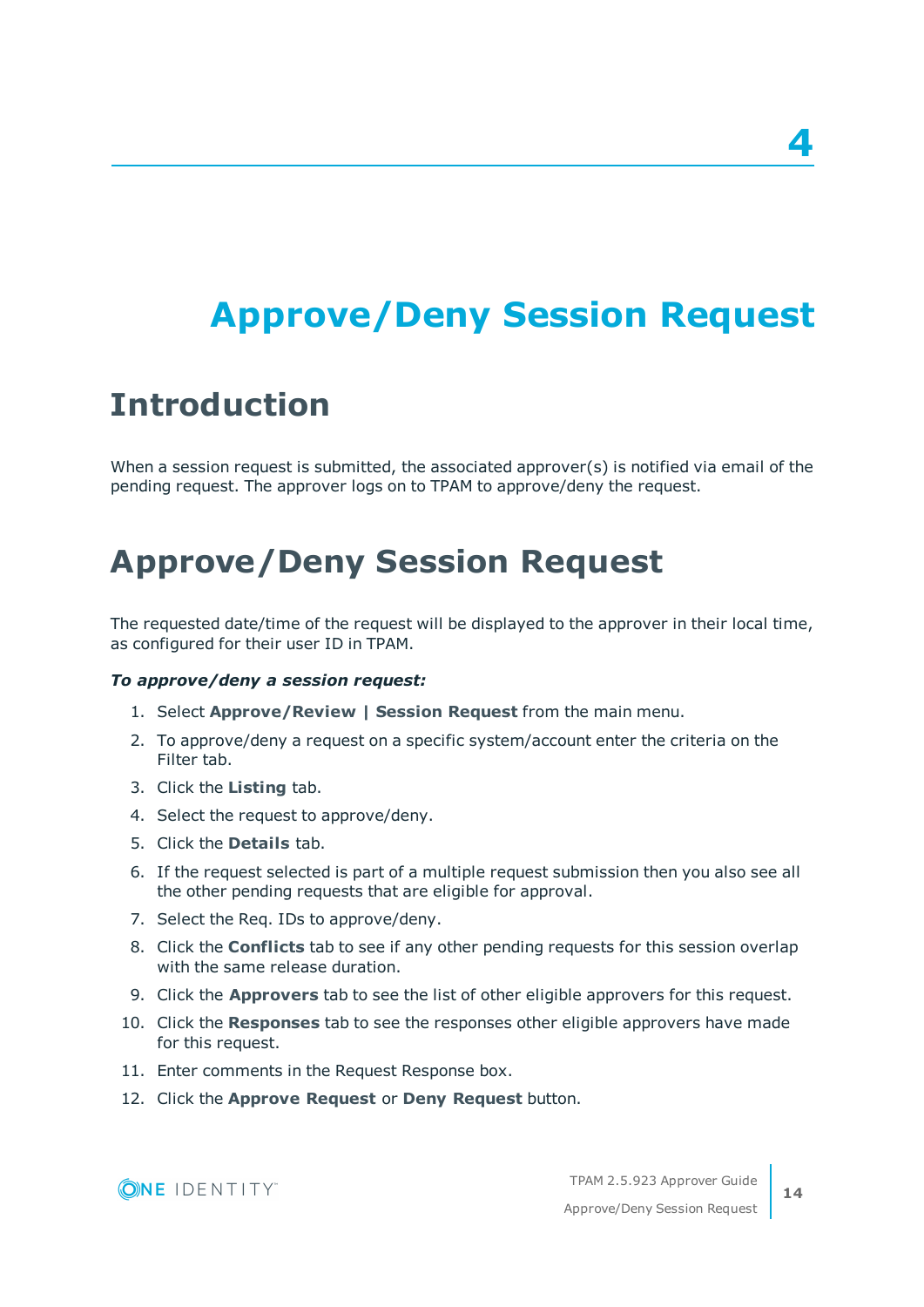# <span id="page-14-0"></span>**Revalidate Ticket on a Request**

If the required Ticket System for this account has "provisional validation enabled" in the admin interface, and the Ticket System is not available for validation at the time the requestor submits the request, you see the following note on the Request Details tab:

The request can be approved/denied without revalidating the ticket.

### *To revalidate the ticket:*

- 1. Click the **Revalidate Ticket** button. The following pop up appears:
- 2. Click the **OK** or **Cancel** button. If TPAM determines that the ticket system is still disabled the status of the request will remain unchanged.

# <span id="page-14-1"></span>**Deny Request After it is Approved**

Any eligible approver can deny a session request after it has already been approved or auto-approved. If a live session is being conducted at the time you decide to deny the request that session is automatically terminated. The requestor receives an email notifying them that the request was denied

### *To deny the request:*

- 1. Select **Approve/Review | Session Request** from the main menu.
- 2. Enter the search criteria on the Filter tab.
- 3. Click the **Listing** tab.
- 4. Select the request to deny.
- 5. Click the **Details** tab.
- 6. Select the Req. IDs to deny.
- 7. Enter a reason in the Request Response box.
- <span id="page-14-2"></span>8. Click the **Deny Request** button.

## **Approve/deny request extension**

Requestors can submit an extension for a password, file or session request so that they can have more time. The requested date/time of the request will be displayed to the approver in their local time, as configured for their user ID in TPAM.

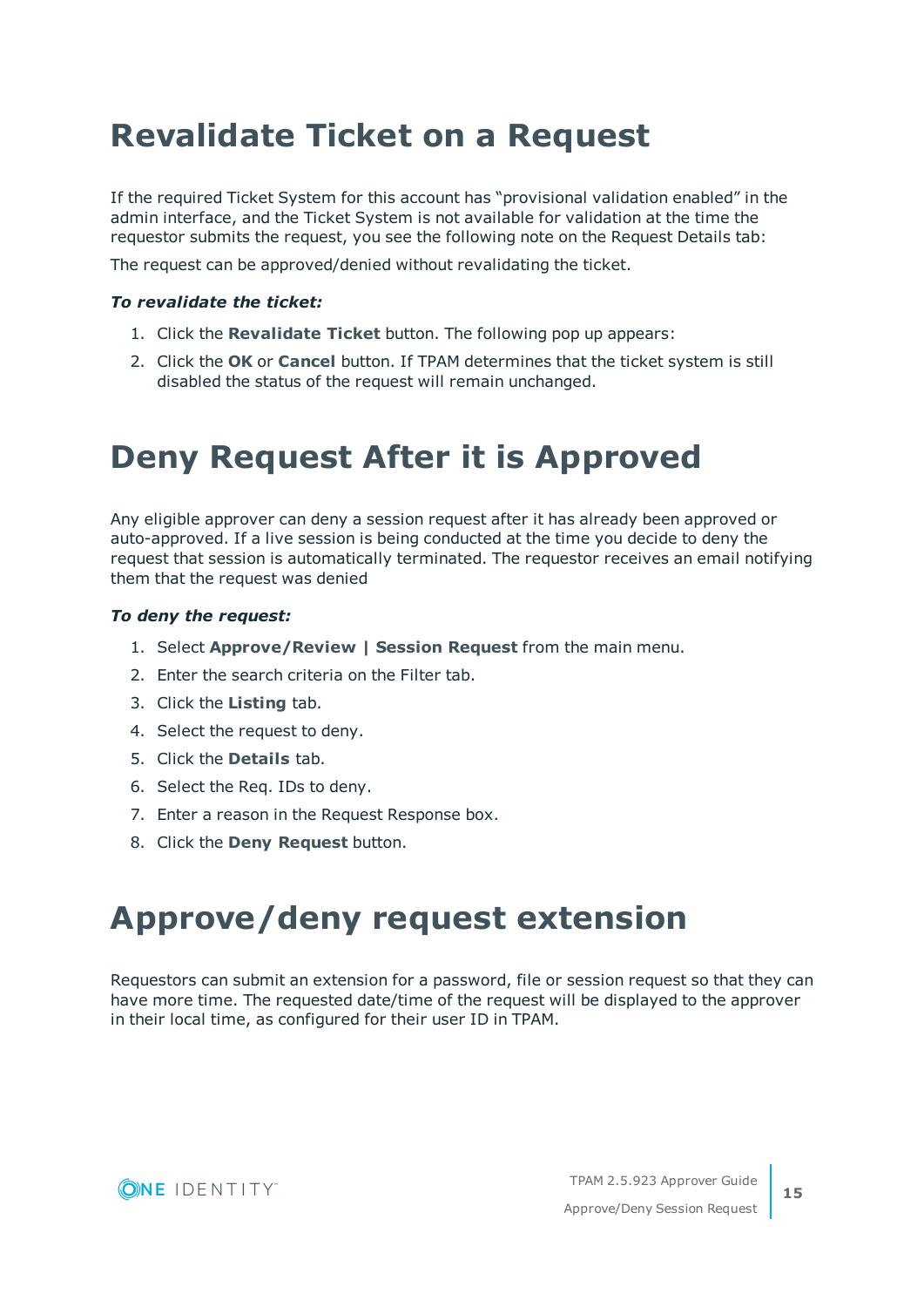### *To approve/deny a request extension:*

- 1. Select **Approve/Review | Request Extension** from the main menu.
- 2. To approve/deny a request on a specific system/account enter the criteria on the Filter tab.
- 3. Click the **Listing** tab.
- 4. Select the request to approve/deny.
- 5. Click the **Details** tab.
- 6. Click the **Conflicts** tab to see if any other pending requests for this password overlap with the same release duration.
- 7. Click the **Approvers** tab to see the list of other eligible approvers for this request.
- 8. Click the **Extension Responses** tab to see the responses other eligible approvers have made for this request.
- 9. Enter comments in the Extension Response box.
- 10. Click the **Approve Extension** or **Deny Extension** button.

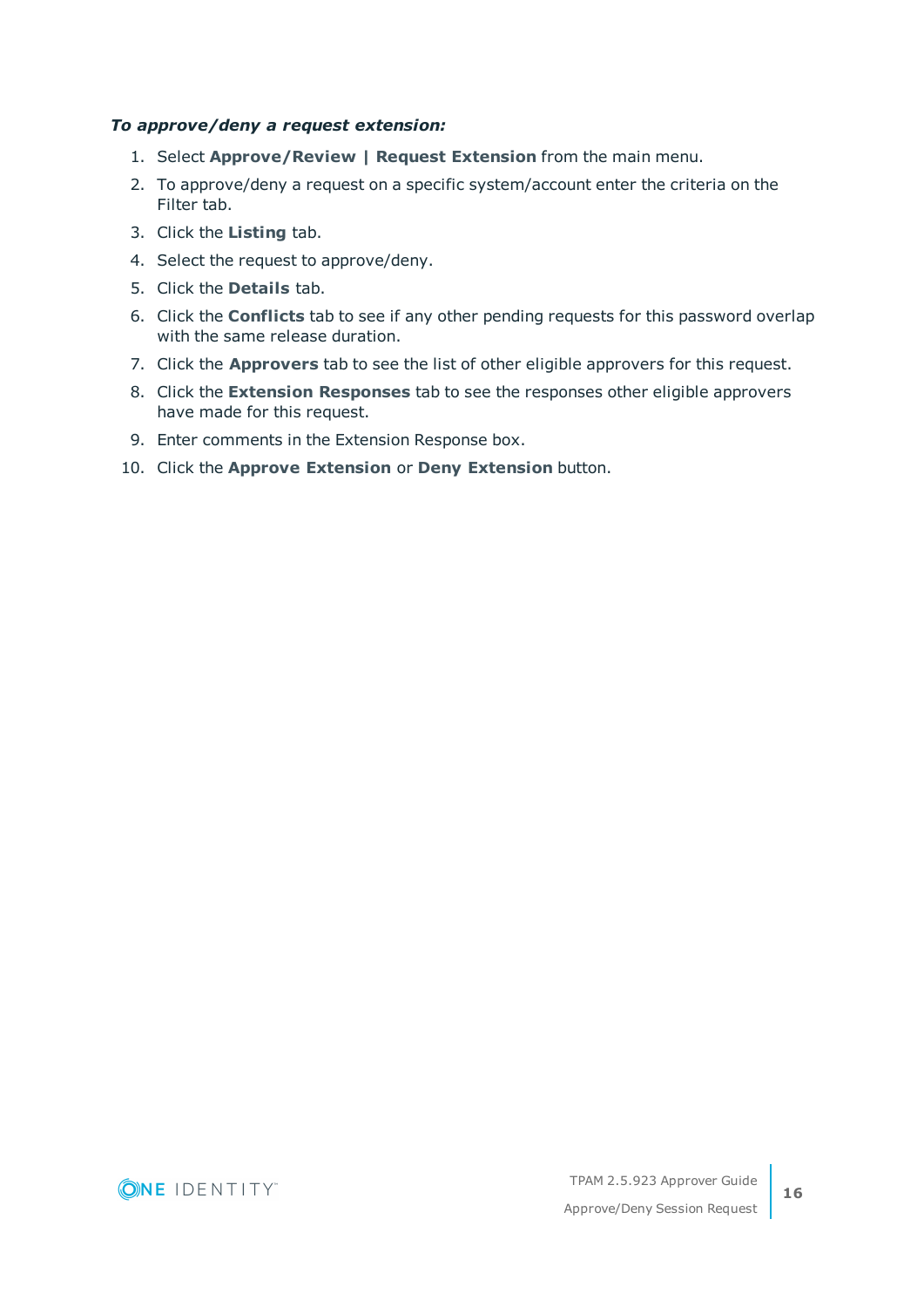# **Approval Anywhere**

## <span id="page-16-1"></span><span id="page-16-0"></span>**Approval Anywhere notifications**

If your user ID has been configured for Approval Anywhere and you have installed the Starling 2FA app on your mobile device, TPAM approval notifications will be pushed to your mobile device. Notfications are pushed to Starling users with an expiration time that is the earlier of the request expiration date or 8 hours.

The content of the notification is based on the same email notifications that are used in TPAM. In the Starling 2FA app these details will be presented:

| <b>Field</b>                | <b>Description</b>                                                                                                                                                                                                                                                                   |
|-----------------------------|--------------------------------------------------------------------------------------------------------------------------------------------------------------------------------------------------------------------------------------------------------------------------------------|
| <b>Appliance Name</b>       | Name of the TPAM appliance that sent the notification (note<br>that this may not be the name of the appliance that's polling<br>for response nor the appliance where the notification was<br>added, but the appliance that sends the notification to<br>Starling for the first time) |
| System Name                 | Name of the system from the request.                                                                                                                                                                                                                                                 |
| <b>Account or File Name</b> | Name of the account or file from the request.                                                                                                                                                                                                                                        |
| Request Type                | Session, File, or Password                                                                                                                                                                                                                                                           |
| Reason Code                 | Request reason code                                                                                                                                                                                                                                                                  |
| Comments                    | Request comments or comments entered for a request<br>extension                                                                                                                                                                                                                      |
| Start Dt (server)           | UTC date of the start of the request.                                                                                                                                                                                                                                                |
| Start Dt (local)            | Start of the request localized to the recipient.                                                                                                                                                                                                                                     |
| Reg Duration                | dd:hh:mm duration of the request.                                                                                                                                                                                                                                                    |
| <b>Ext Duration</b>         | dd:hh:mm duration for a request extension, or "n/a" for a<br>request.                                                                                                                                                                                                                |

### **Table 2: Approval Anywhere notification content**



**17**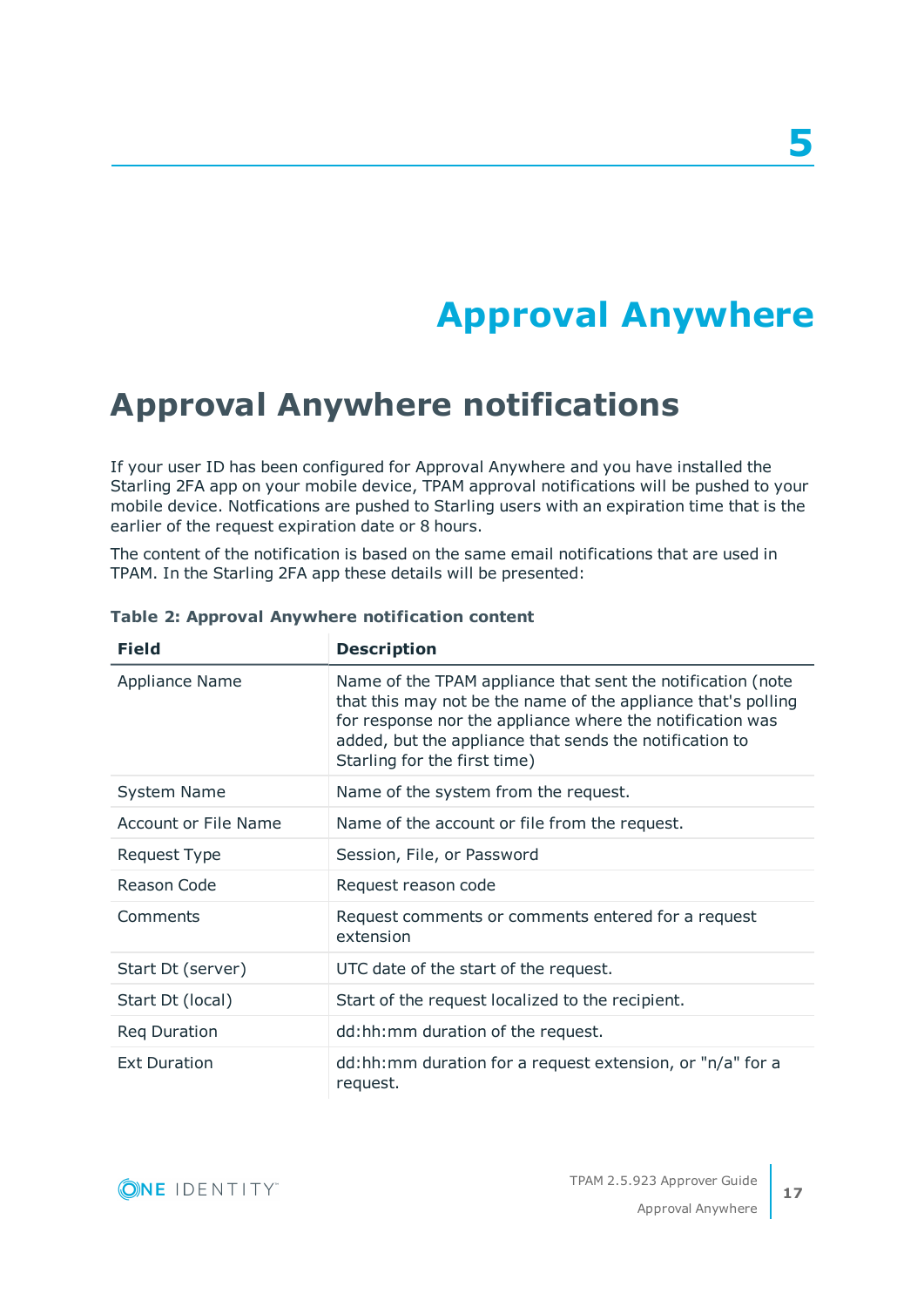| <b>Field</b>            | <b>Description</b>                                  |
|-------------------------|-----------------------------------------------------|
| <b>Requestor Name</b>   | Requestor's name (LastName FirstName).              |
| <b>Requestor Email</b>  | Requestor's current email                           |
| Requestor Phone         | Requestor's current phone, "n/a" if not populated.  |
| <b>Requestor Mobile</b> | Requestor's current mobile, "n/a" if not populated. |

### <span id="page-17-0"></span>**Notification Workflow**

It is important to note that TPAM has no way to communicate feedback on responses to Starling, so the following scenarios are possible:

- An approver could be approving a request that has already been denied by another approver.
- An approver could deny a request that has already been approved by another approver.
- An approver could approve or deny a request that has been canceled by the requestor.
- If the user does not respond to the Starling notification by the Starling expiration time then the user will have to log on to the TPAM interface to approve/deny.

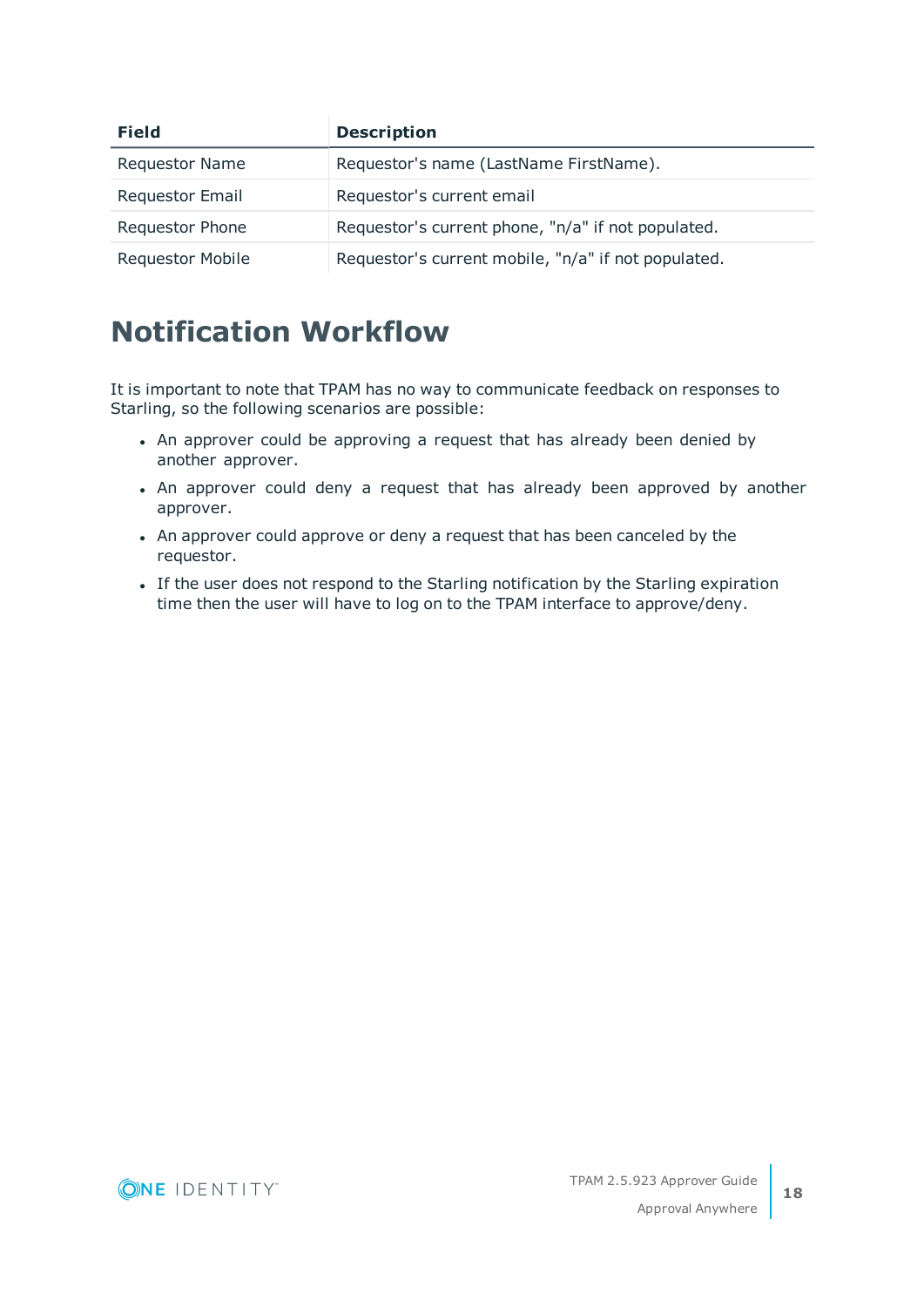# **Session Management**

## <span id="page-18-1"></span><span id="page-18-0"></span>**Introduction**

The session management menu provides access to session logs and the ability to playback sessions.

# <span id="page-18-2"></span>**Session Playback Controls**

To manipulate the playback of a session, the controls at the bottom of the session replay window lets the speed of the playback be changed, ranging from  $1/2$  normal speed to 16 times normal speed. Replay may be paused at any point.

The table below defines the functions and display information on the playback tool bar.

| <b>Option</b>      | <b>Description</b>                                                                                                                                                                                                                                                                                                                                     |
|--------------------|--------------------------------------------------------------------------------------------------------------------------------------------------------------------------------------------------------------------------------------------------------------------------------------------------------------------------------------------------------|
| <b>System Name</b> | The name of the remote system where the session was<br>established.                                                                                                                                                                                                                                                                                    |
| Account Name       | The name of the remote account used to access the<br>system during the session.                                                                                                                                                                                                                                                                        |
| Slider Control     | Displays the current position of playback, and after the<br>session is paused lets a new position be selected. To<br>reposition session replay, pause the session and position<br>the slider control to the desired spot. Resume playback<br>using the pause control. The session playback moves at<br>maximum speed to the desired playback position. |

|  |  | Table 3: Playback tool bar options |  |  |  |
|--|--|------------------------------------|--|--|--|
|--|--|------------------------------------|--|--|--|



**6**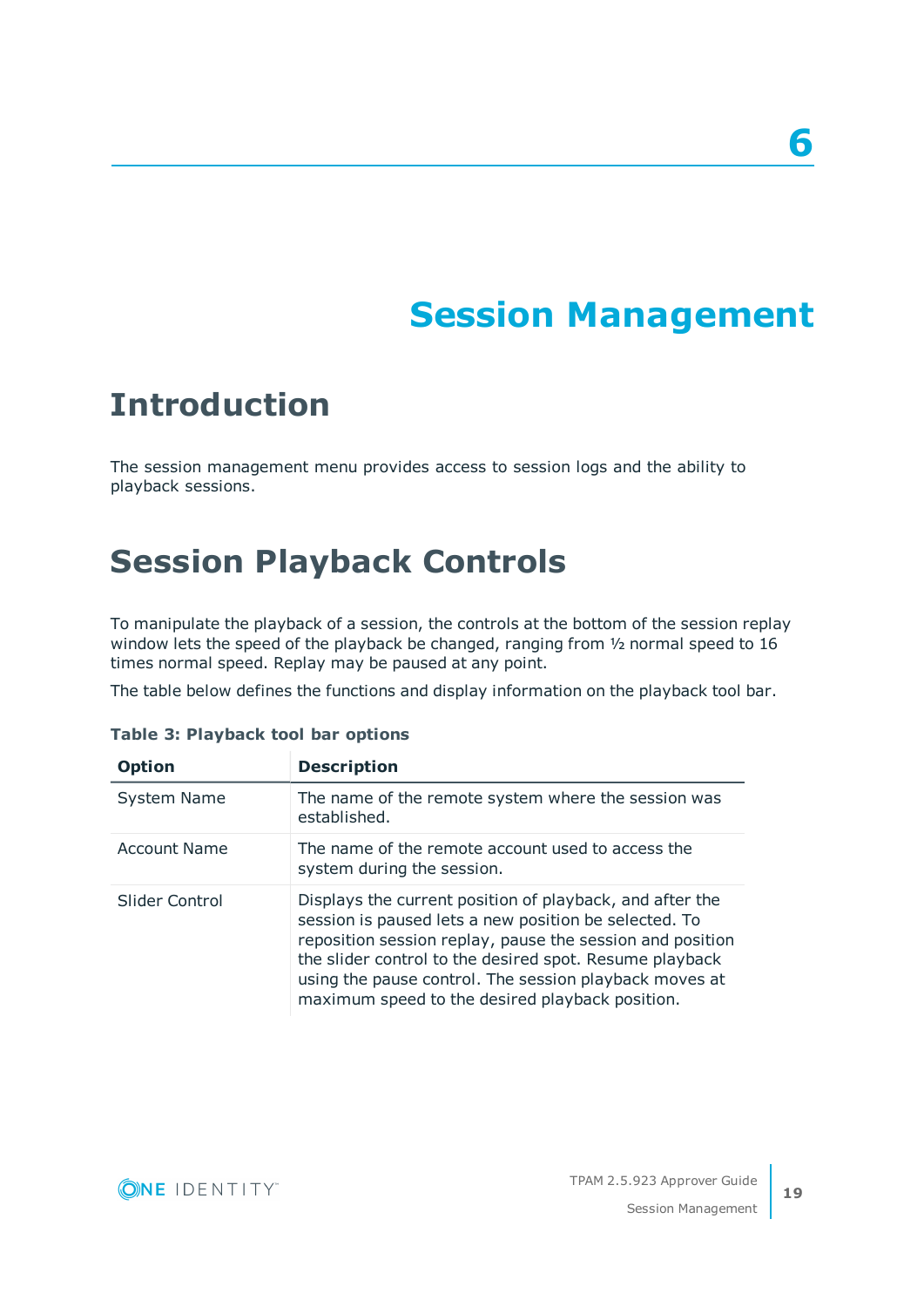| <b>Option</b>                            | <b>Description</b>                                                                                                                                                                                                                                                                                                                                                                                                                                                                                                                                  |  |
|------------------------------------------|-----------------------------------------------------------------------------------------------------------------------------------------------------------------------------------------------------------------------------------------------------------------------------------------------------------------------------------------------------------------------------------------------------------------------------------------------------------------------------------------------------------------------------------------------------|--|
|                                          | 6<br>NOTE: The session time position is based on<br>network packet timestamps. This means that the<br>playback control slider may appear to move in an<br>uneven fashion depending on the 'data density' of<br>each packet, especially for very short recorded<br>sessions. If for some period time there is a<br>minimal amount of activity followed by a flurry of<br>dialog openings and keystroke input, this would<br>cause the uneven control slider movement. Longer<br>session files tend to provide a smoother control<br>slider movement. |  |
| <b>Elapsed Time</b>                      | Time elapsed in the session replay.                                                                                                                                                                                                                                                                                                                                                                                                                                                                                                                 |  |
| <b>Total Session Time</b>                | Total length of time of the session.                                                                                                                                                                                                                                                                                                                                                                                                                                                                                                                |  |
| Pause Button                             | When green the session is playing. When red the session<br>is paused. To pause or resume playback simply click the<br>control.                                                                                                                                                                                                                                                                                                                                                                                                                      |  |
| Loop Button                              | Selecting this button sets the session to replay over and<br>over.                                                                                                                                                                                                                                                                                                                                                                                                                                                                                  |  |
| Controls Menu/Select<br>Speed            | Session play speed in relation to normal speed. For<br>example .5x will play the session at half normal speed.                                                                                                                                                                                                                                                                                                                                                                                                                                      |  |
| Controls<br>Menu/Metadata/Open<br>Dialog | If selected this opens a window to display the keystroke<br>log, and tags for events and bookmarks. The keystroke<br>slider at the top of the window can be adjusted so that<br>they can see the keystrokes taking place in this window<br>before or after they occur in the actual session replay<br>window.                                                                                                                                                                                                                                       |  |
| Controls Menu/Add<br><b>Bookmark</b>     | If selected allows the user to add a bookmark at a<br>specific point in the session.                                                                                                                                                                                                                                                                                                                                                                                                                                                                |  |
| Controls<br>Menu/Always on Top           | If selected, the meta data dialog window will be<br>displayed in front of the session replay window.                                                                                                                                                                                                                                                                                                                                                                                                                                                |  |

## <span id="page-19-0"></span>**Meta Data Window**

While replaying the session the meta data window can be displayed in another window to view the keystroke/event log.

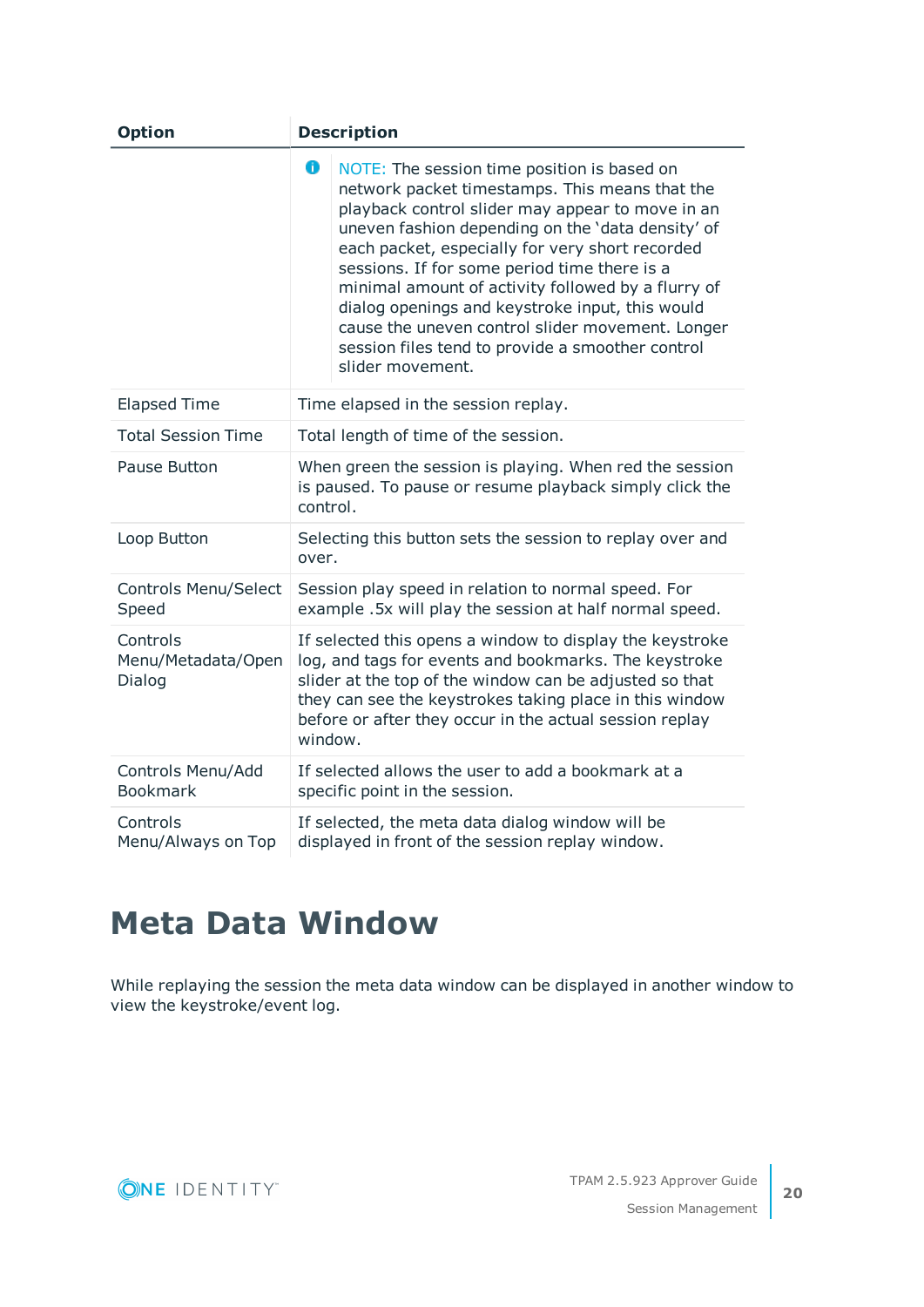### *To open the meta data window during a session:*

- 1. Click the **Replay Session** button.
- 2. Once the session has a status of connected in the replay window, select **Controls Menu | MetaData | Open Dialog**.

Keystrokes/events will be displayed in green as they occur during the session replay. Bookmarks are displayed in red. Slide the keystroke slider to the left to view the keystroke log in advance of the activity occurring in the session replay window. If the Clear on Loop check box is selected the keystroke log will be cleared before the session is replayed each time.

## <span id="page-20-0"></span>**Replay a Session Log**

**O** NOTE: You cannot view the keystroke log when replaying a session unless the access policy that is granting you permission to replay the session has **Allow KSL View** selected.

### *To replay a session log:*

- 1. Select **Session Mgmt | Session Logs** from the main menu.
- 2. Enter your search criteria on the filter tab.
- 3. Click the **Listing** tab.
- 4. Select the session log to replay.
- 5. Click the **Replay Session** button.
- 6. Click the **File Transfer** tab to view details on any files transferred during the session.
- 7. Click the **Captured Events / Bookmarks** tab to view details on events captured during the session.
- **O** NOTE: If the session log is stored on an archive server there may be a delay while TPAM retrieves the log from its remote storage location.

The remote access session is displayed and played back in real time. The playback session may be paused and resumed, moved ahead or back at increased speed, or continuously played at various speeds.

## <span id="page-20-1"></span>**Add a Bookmark to a Session**

Requestors, approvers, and reviewers have the ability to add bookmarks to a session log. By adding a bookmark, the requestor, approver, or reviewer can point something out to

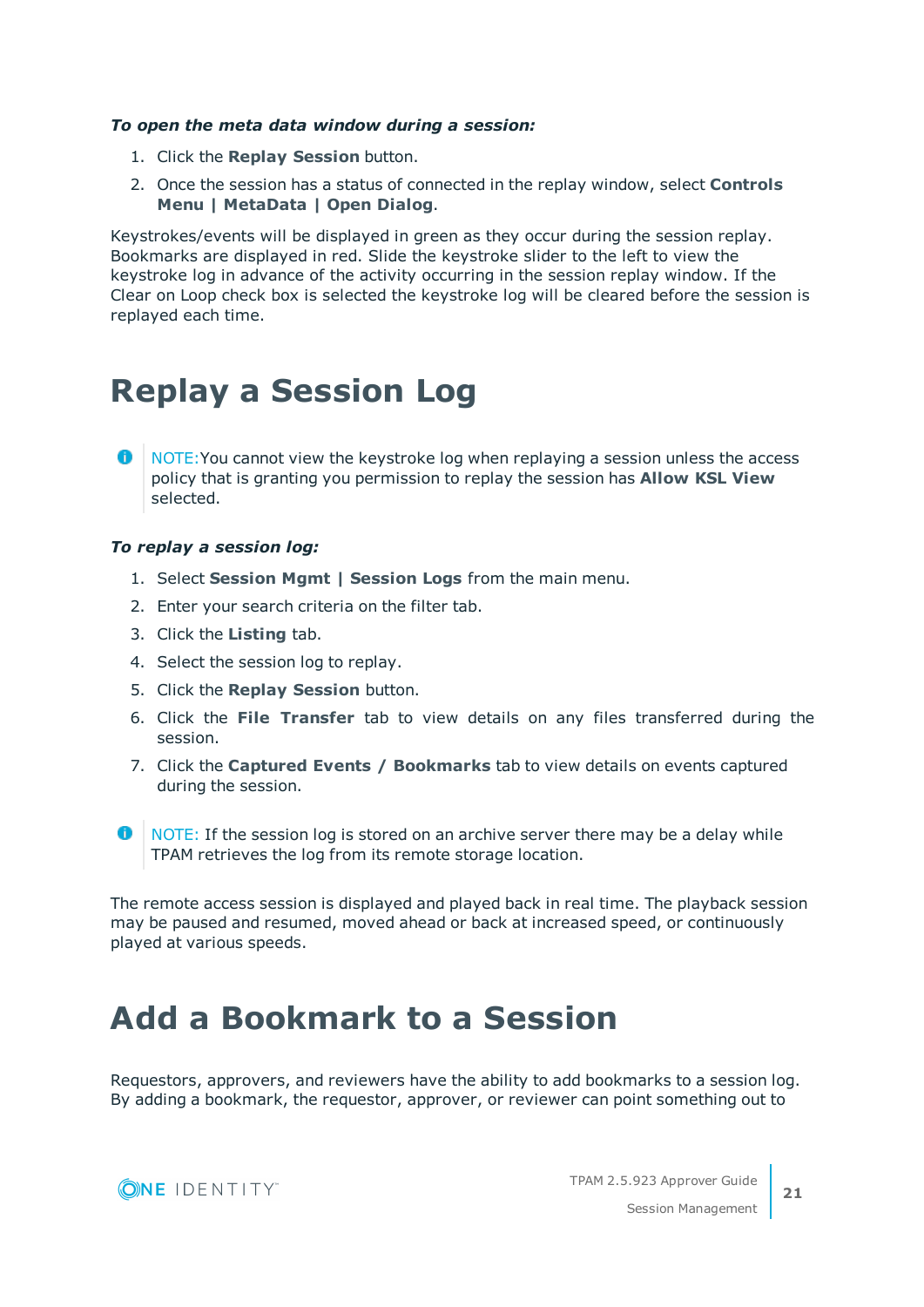another approver or reviewer that they want them to look at without them having to replay and watch the entire session.

### *To add a bookmark:*

- 1. Select **Session Mgmt | Session Logs** from the main menu.
- 2. Enter your search criteria on the filter tab.
- 3. Click the **Listing** tab.
- 4. Select the session log to replay.
- 5. Click the **Replay Session** button.
- 6. When you get to the point in the session where you want to add a bookmark click the **Pause** button on the session playback controls at the bottom of the window.
- 7. Select **Controls Menu | Metadata | Add Bookmark**.
- 8. Enter text to label the bookmark and click the **OK** button.
- <span id="page-21-0"></span>9. After the bookmark is added the session will resume playback.

### **View Bookmarks/Captured Events**

### *To view bookmarks and captured events from the session logs listing page:*

- 1. Select **Session Mgmt | Session Logs** from the main menu.
- 2. Enter your search criteria on the filter tab.
- 3. Click the **Listing** tab.
- 4. Select the session log.
- 5. Click the **Captured Events, Bookmarks** tab. Events are only captured for sessions on an account if the **Capture Events?** check box is selected for the account on the PSM details tab.

### <span id="page-21-1"></span>**Jump to a Bookmark**

### *To jump to a bookmark while replaying a session:*

- 1. Select **Session Mgmt | Session Logs** from the main menu.
- 2. Enter your search criteria on the filter tab.
- 3. Click the **Listing** tab.
- 4. Select the session log to replay.
- 5. Click the **Replay Session** button.
- 6. On the session playback menu select **Controls Menu | Metadata | Open Dialog**.

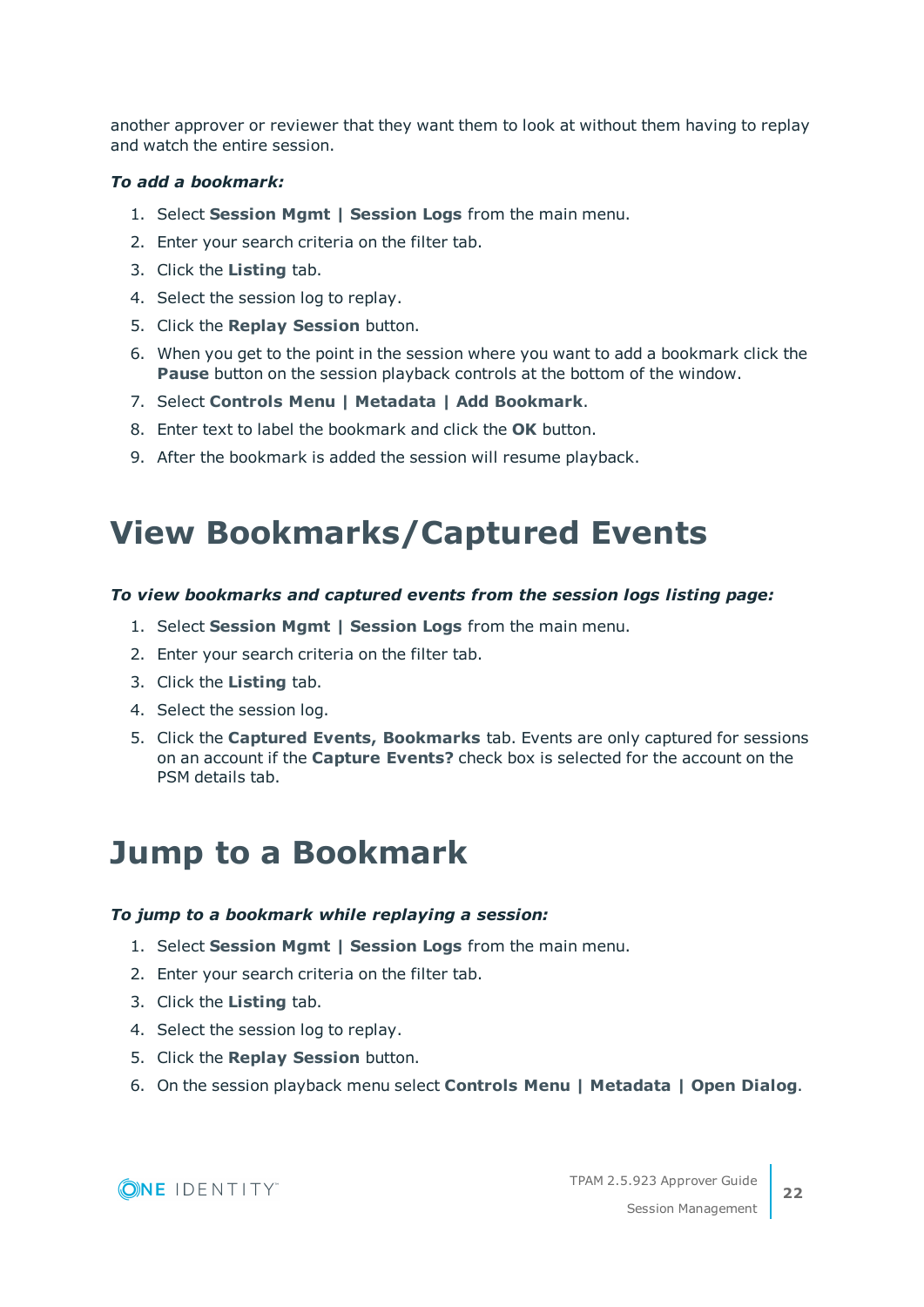- 7. Click the **Select Bookmark** tab.
- 8. Select the bookmark you want to go to.
- 9. Click the **Jump to Bookmark** button.
- 10. The session replay will go to the bookmark but will continue replay, it will not be paused at the bookmark.

### <span id="page-22-0"></span>**Jump to an Event**

### *To jump to an event while replaying a session:*

- 1. Select **Session Mgmt | Session Logs** from the main menu.
- 2. Enter your search criteria on the filter tab.
- 3. Click the **Listing** tab.
- 4. Select the session log to replay.
- 5. Click the **Replay Session** button.
- 6. On the session playback menu select **Controls Menu | Metadata | Open Dialog**.
- 7. Click the **Select Event** tab.
- 8. Select the event you want to go to.
- 9. Click the **Jump to Event** button.
- 10. The session replay will go to the event but will continue replay, it will not be paused at the event.

## <span id="page-22-1"></span>**Monitor a Live Session**

With the appropriate permissions a user can monitor another user's session. The user running the session has no indication that their session is being watched.

NOTE: You cannot view the Keystroke Log when monitoring a session. O

### *To monitor a live session:*

- 1. Select **Session Mgmt | Session Logs** from the main menu.
- 2. Enter search filter criteria.
- 3. Click the **Listing** tab.
- 4. Select the session to monitor. Live sessions will have a status of Connected.
- 5. Click the **Monitor Session** button. The PSM Session Monitor window will open with a view of the live session.

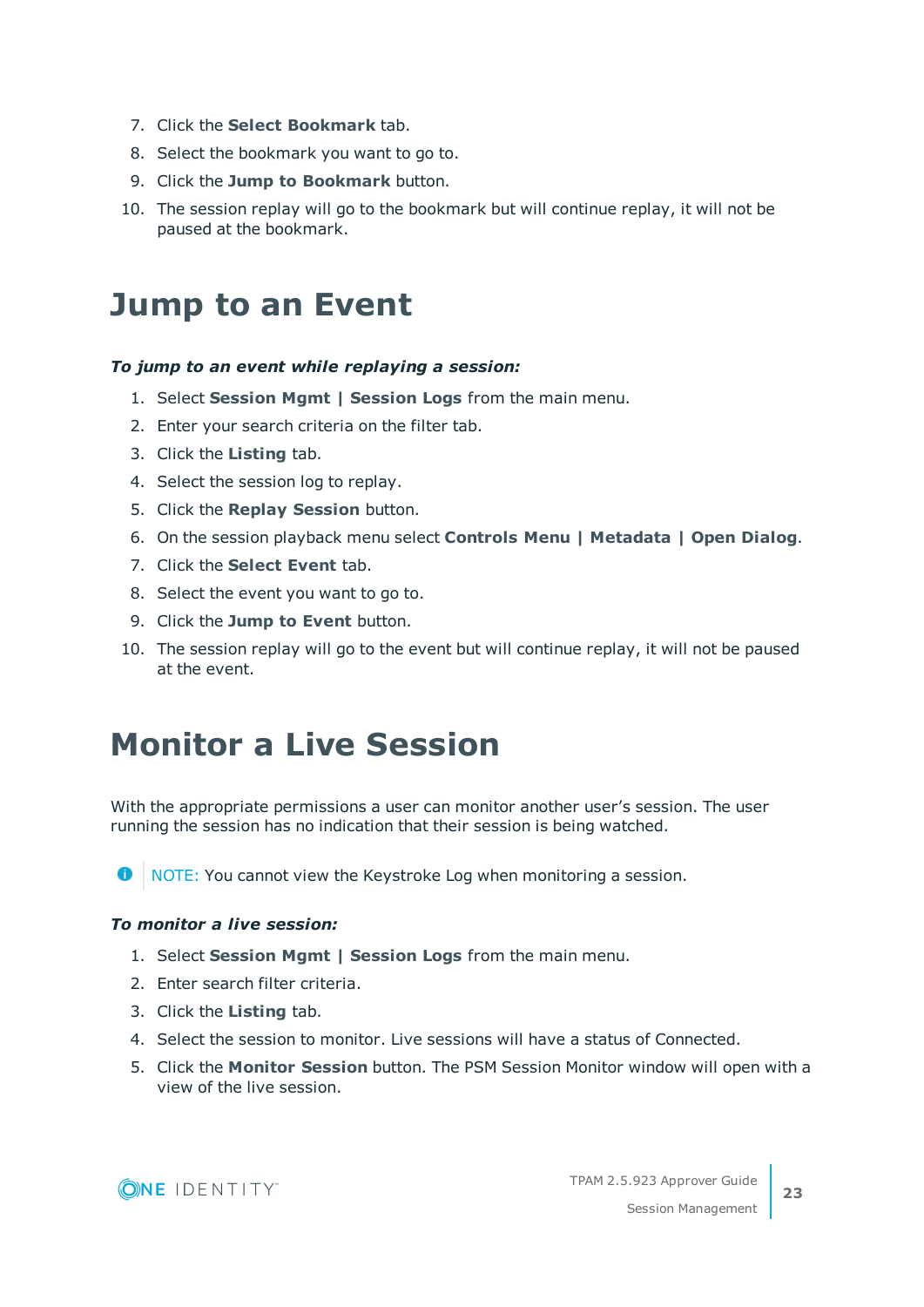# **On Demand Reports**

## <span id="page-23-1"></span><span id="page-23-0"></span>**Introduction**

All reports are accessed via the Reports menu. The reports can be filtered by criteria that are specific to each report type.

# <span id="page-23-2"></span>**Report Time Zone Options**

Time zone filter parameters are included on most of the reports allowing you to view the report data in your local or server time zone (UTC). These filter parameters only appear if you are configured with a local time zone. These parameters affect not only the data reported but also the filter dates used to retrieve the data.

 $\bullet$ NOTE: Access to different reports is based on the user's permissions. Only TPAM Administrators and Auditors have access to all reports.

For example, the server is at UTC time and the user is in Athens, Greece (UTC  $+2$ ). When the user enters a date range of 9/16/2009-9/17/2009 with the local time zone option, the report retrieves transactions that happened on the server between 9/15/2009 22:00 through 9/17/2009 21:59.

All reports that use the local time zone filter have an extra column indicating the UTC offset that was used to generate the report. This value is either the current UTC offset of the user. This column will also display in reports that are exported using Excel or CSV.

# <span id="page-23-3"></span>**Run a Report**

The following procedure describes the steps to run a report in TPAM.



**24**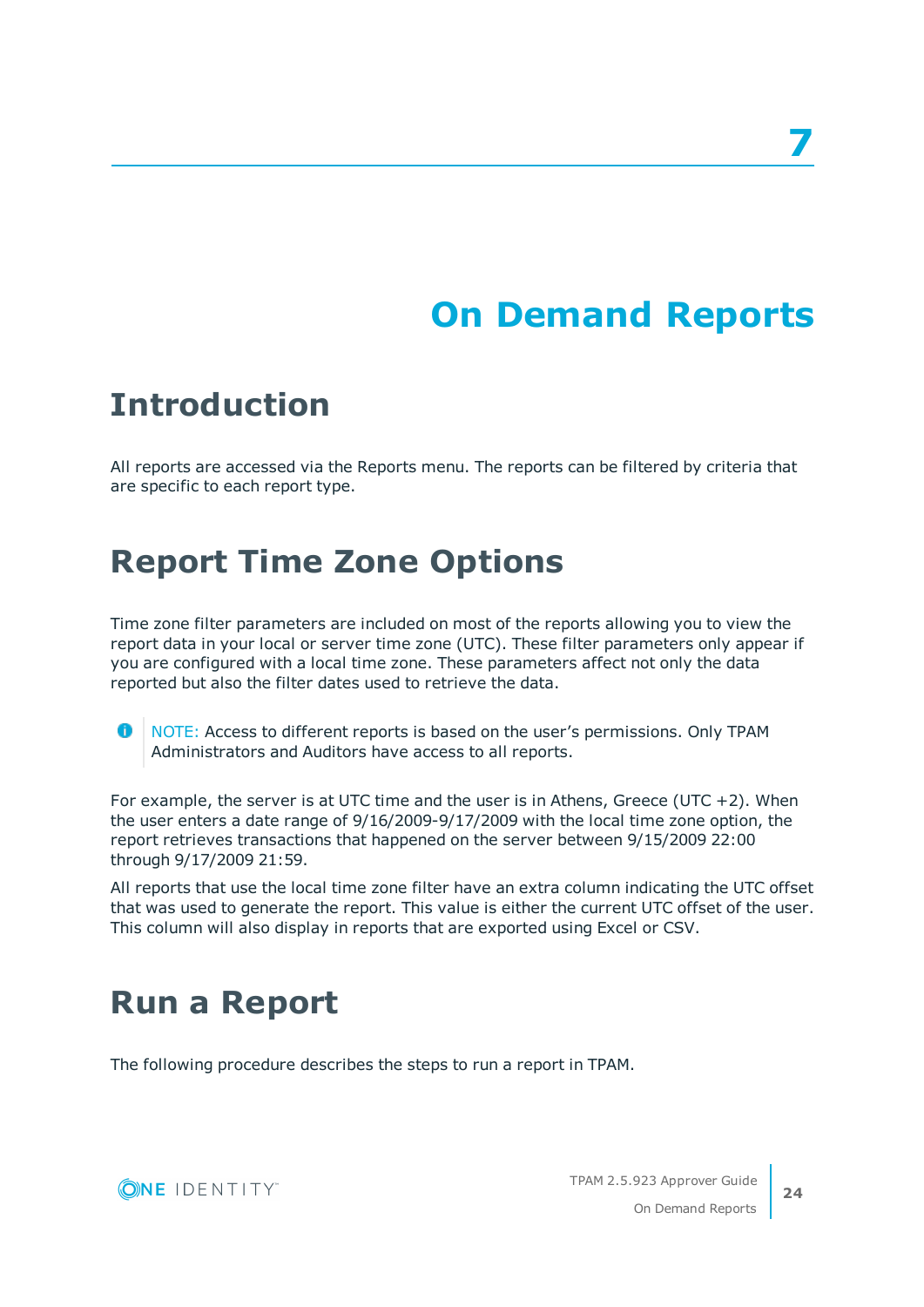### *To run a report:*

- 1. From the Reports menu select the report.
- 2. On the Report Filter tab enter the filter criteria.
- 3. Click the **Report Layout** tab. (Optional)
- 4. Select the appropriate boxes in the Column Visible column to specify the columns to be displayed on the report.
- 5. Select the appropriate box in the Sort Column column to specify sort order.
- 6. Select the Sort Direction.
- 7. If viewing the report in the TPAM interface, select the Max Rows to display.
	- **O** | IMPORTANT: The Max Rows to Display limits the number of rows that are returned even if the number of rows that meet the filter criteria is greater than what is selected.
- 8. To view the report results in TPAM click the **Report** tab. To adjust the column size of any column on a report hover the mouse over the column edge while holding down the left mouse button and dragging the mouse to adjust the width.
- 9. To view the report results in an Excel or CSV file click the **Export to Excel** or **Export to CSV** button.
	- **IMPORTANT:** If you expect the report results to be over 64,000 rows you must use the CSV export option. The **Export to Excel** option only exports a maximum of 64,000 rows.
- <span id="page-24-0"></span>10. Open or Save the report file.

# **Report Descriptions**

The following table lists the on demand reports available for approvers in TPAM.

|  |  |  | <b>Table 4: TPAM report descriptions</b> |  |  |
|--|--|--|------------------------------------------|--|--|
|--|--|--|------------------------------------------|--|--|

| <b>Report title</b>                            | <b>Description</b>                                                             |
|------------------------------------------------|--------------------------------------------------------------------------------|
| <b>Activity Report</b>                         | Detailed history of activity in TPAM under<br>your user ID.                    |
| PSM Accounts Inventory (PSM<br>Customers only) | Accounts that are PSM enabled for which you<br>have PSM Requestor permissions. |
| Password Aging Inventory                       | Managed systems, and the manager accounts<br>that reside on those systems.     |

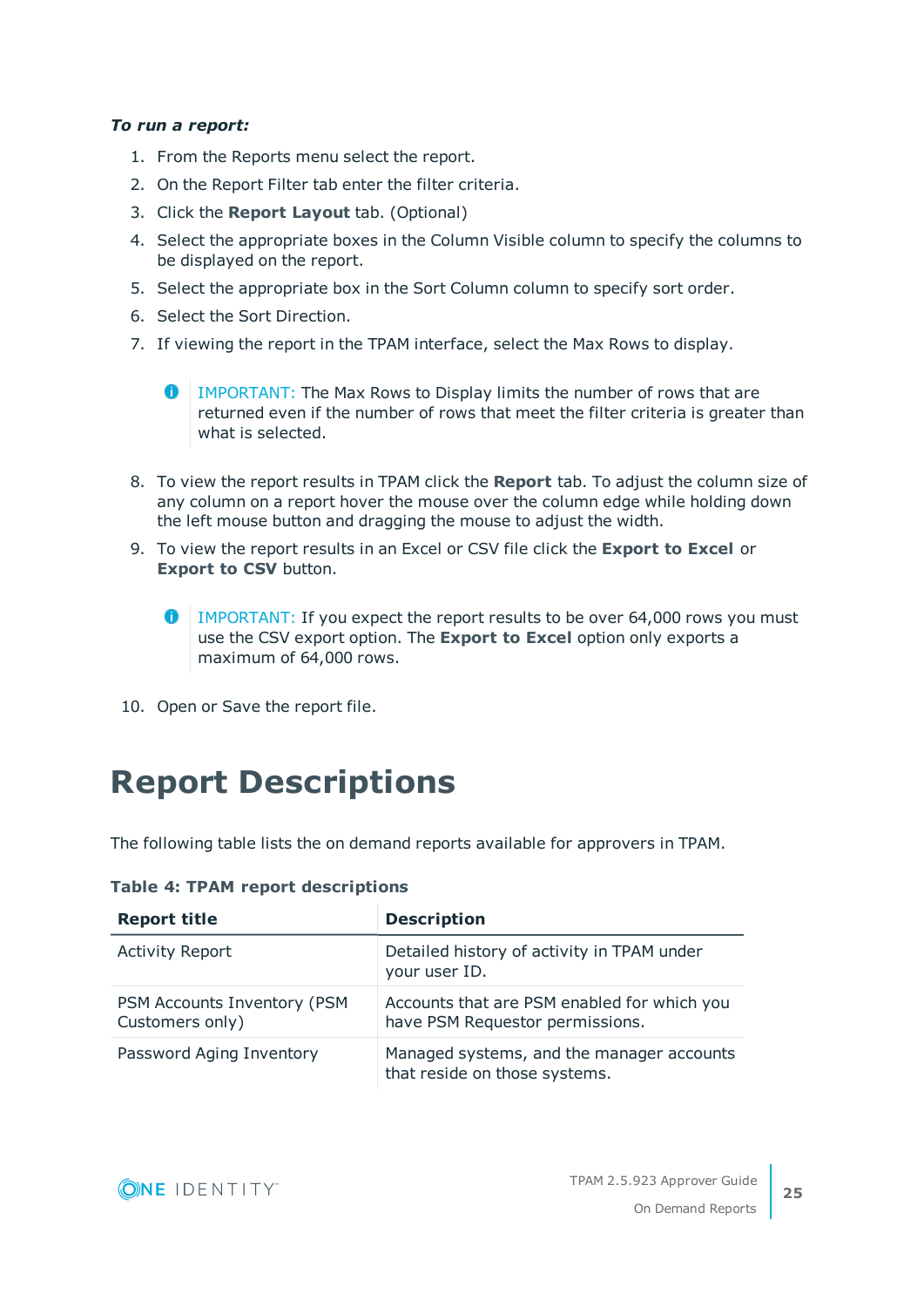| <b>Report title</b>       | <b>Description</b>                                                 |
|---------------------------|--------------------------------------------------------------------|
| File Aging Inventory      | Secure stored files and the systems that<br>manage them.           |
| <b>Request Extensions</b> | List details about request extensions that<br>have been submitted. |